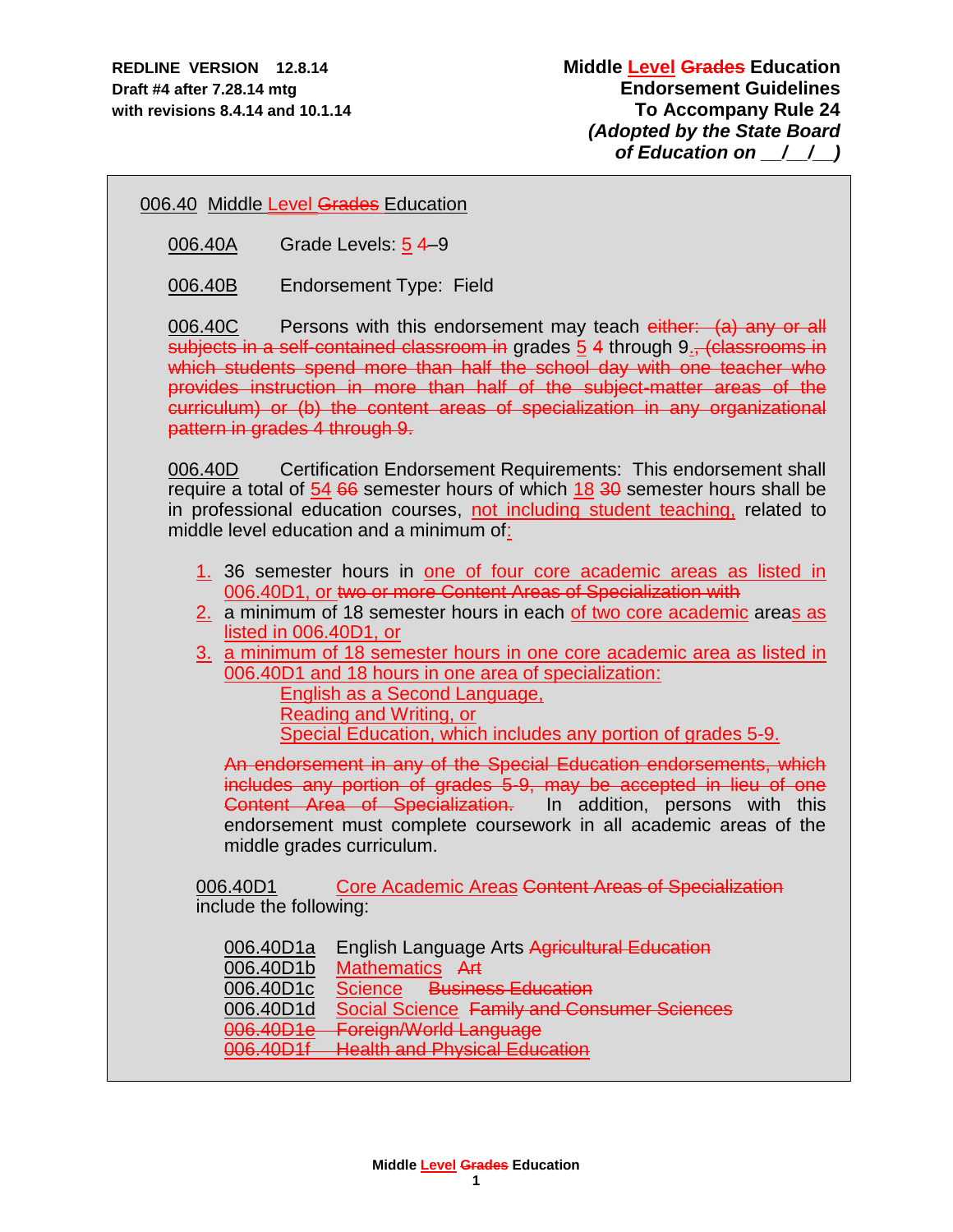006.40D1g Industrial Technology 006.40D1h Language Arts 006.40D1i Mathematics 006.40D1j Natural Sciences 006.40D1k Social Science 006.40D2 In addition to the 54 semester hours listed above, candidates for this endorsement must complete cCoursework in all academic areas of the middle level grades curriculum which includes: 006.40D2a communication, including composition and speech, 006.40D2b health and wellness, 006.40D2c humanities including literature, 006.40D2d mathematics, 006.40D2e natural sciences. 006.40D2f social sciences, and 006.40D2g fine arts.

006.40E Endorsement Program Requirements: Nebraska teacher education institutions offering this endorsement program must have on file, within the institution, a plan which identifies the courses and the course completion requirements which the institution utilizes to grant credit toward completion of this endorsement.

006.40F Effective September 1, 2016, an applicant will be required to submit a passing score as set forth in Appendix C for the applicable content test for the first-time placement of this endorsement on a Nebraska certificate or permit.

# *THE FOLLOWING ARE RECOMMENDED GUIDELINES FOR INCLUSION AS PART OF THE INSTITUTION'S PLAN UNDER THIS ENDORSEMENT.*

Through the courses identified in its plan, the institution must provide middle level teacher candidates with opportunities to demonstrate the dispositions and competencies required by the following guidelines. The institution should prepare prospective teachers to:

**Standard 1.** A. Demonstrate knowledge and an understanding of, and be able to teach the concepts, skills, and processes of the Nebraska Content Standards in the areas of reading/writing, mathematics, science, and social studies for grades five through nine four and eight, and demonstrate knowledge of how these concepts, skills, and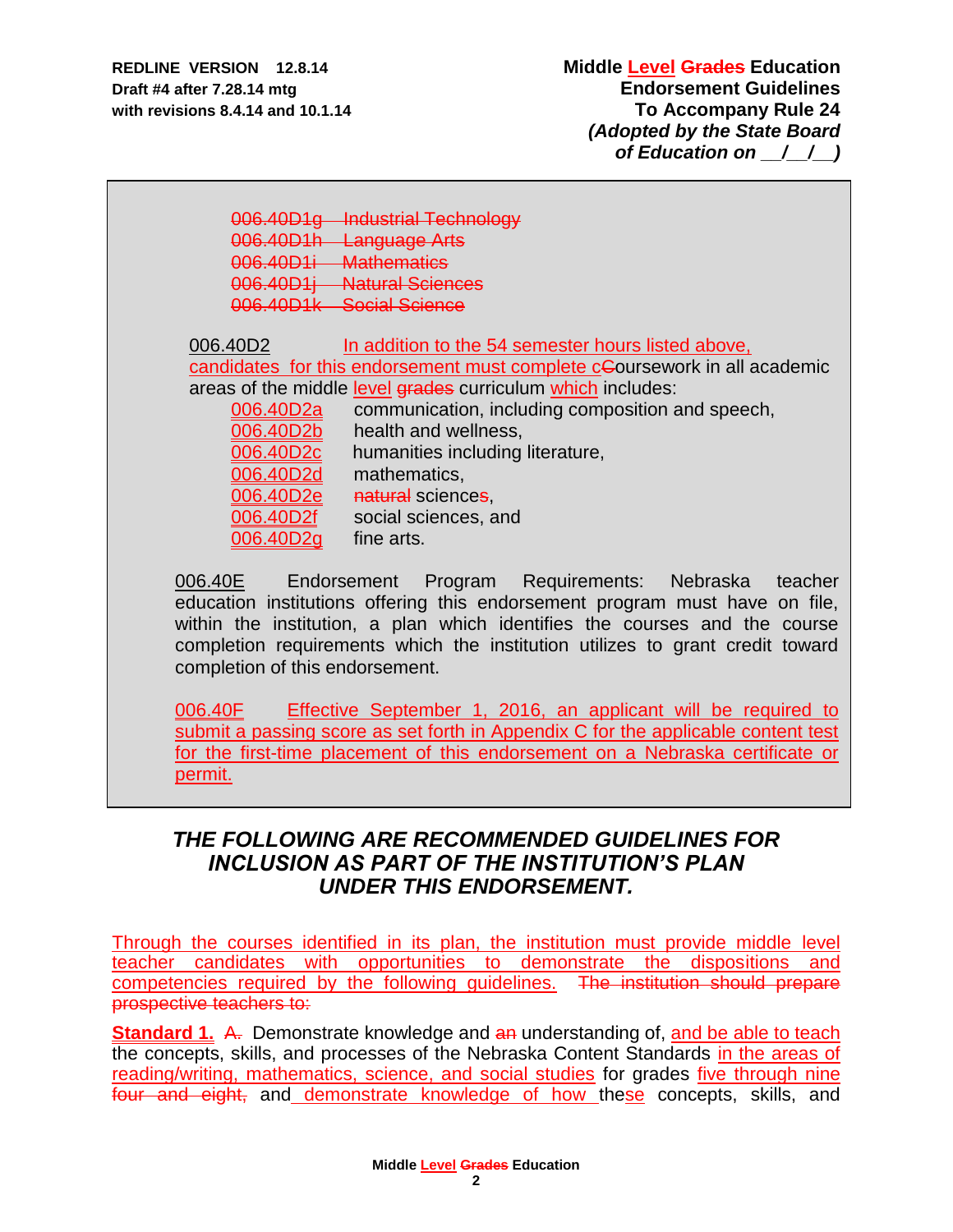processes relate to the Nebraska Content Standards beyond the eighth grade in the areas of reading/writing, mathematics, science, and social studies. -leading to the twelfth grade standards in the areas of reading/writing, mathematics, science, and social studies. Those prospective teachers, who select one or more of the above areas as their Content Area(s) of Specialization, should demonstrate in their content area of specialization both an understanding of and the ability to teach the concepts, skills, and processes of the Nebraska Content Standards for grades four and eight, and those beyond the eighth grade leading to the twelfth grade standards.

## **Standard 2. Young Adolescent Development**

Middle level teacher candidates understand, use, and reflect on the major concepts, principles, theories, and research related to young adolescent development and use that knowledge in their practice. They demonstrate their ability to apply this knowledge when making curricular decisions, planning and implementing instruction, participating in middle level programs and practices, and providing healthy and effective learning environments for all young adolescents.

**Element 1. Knowledge of Young Adolescent Development** 

Middle level teacher candidates demonstrate a comprehensive knowledge of young adolescent development. They use this understanding of the intellectual, physical, social, emotional, and moral characteristics, needs, and interests of young adolescents to create healthy, respectful, supportive, and challenging learning environments for all young adolescents, including those whose language and cultures are different from their own.

Element 2. Knowledge of the Implications of Diversity on Young Adolescent **Development** 

Middle level teacher candidates demonstrate their understanding of the implications of diversity on the development of young adolescents. They implement curriculum and instruction that is responsive to young adolescents' local, national, and international histories, language, and individual identities (e.g., race, ethnicity, culture, age, appearance, ability, socioeconomic status, etc.) and participate successfully in middle level practices that consider and celebrate the diversity of all young adolescents.

Element 3. Implications of Young Adolescent Development for Middle Level Curriculum and Instruction

Middle level teacher candidates use their knowledge of young adolescent development when planning and implementing middle level curriculum and when selecting and using instructional strategies.

Element 4. Implications of Young Adolescent Development for Middle Level Programs and Practices

Middle level teacher candidates apply their knowledge of young adolescent development when making decisions about their respective roles in creating and maintaining developmentally responsive learning environments. They demonstrate their ability to participate successfully in effective middle school organizational practices such as interdisciplinary team organization and advisory programs.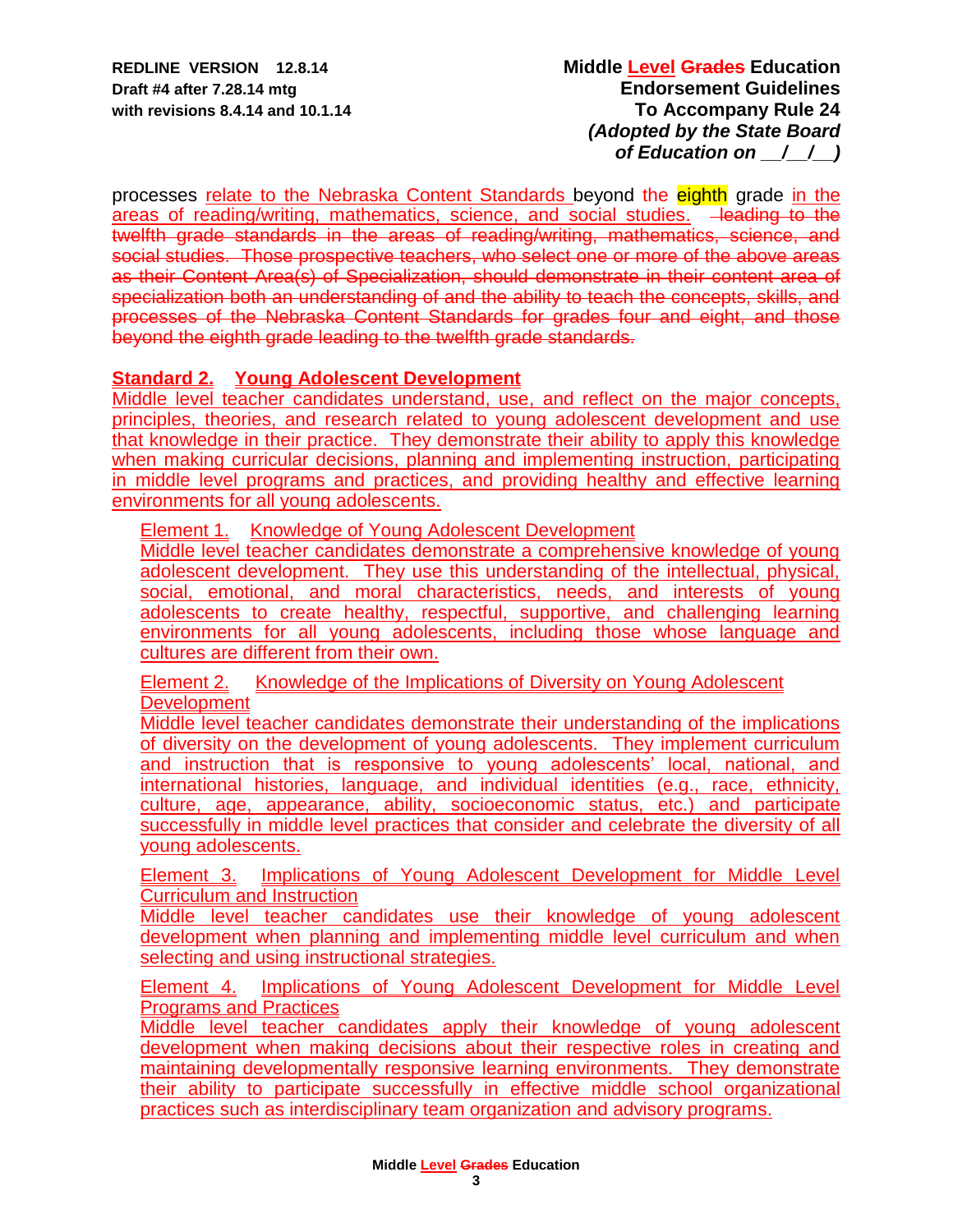# **Standard 3. Middle Level Philosophy and School Organization**

Middle level teacher candidates understand the major concepts, principles, theories, and research underlying the philosophical foundations of developmentally responsive middle level programs and schools, and they work successfully within middle level organizational components.

Element 1. Middle Level Philosophical Foundations

Middle level teacher candidates demonstrate an understanding of the philosophical foundations of developmentally responsive middle level programs and schools.

Element 2. Middle Level Organization and Best Practices

Middle level teacher candidates utilize their knowledge of the effective components of middle level programs and schools to foster equitable educational practices and to enhance learning for all students (e.g., race, ethnicity, culture, age, appearance, ability, socioeconomic status, etc.) They demonstrate their ability to apply this knowledge and to function successfully within a variety of school organizational settings (e.g., grades K-8, 6-8, 7-12). Middle level teacher candidates perform successfully in middle level programs and practices such as interdisciplinary teaming, advisory programs, flexible block schedules, and common teacher planning time.

## **Standard 4. Middle Level Curriculum**

Middle level teacher candidates understand and use the central concepts, standards, research, and structures of content to plan and implement curriculum that develops all young adolescents' competence in subject matter. They use their knowledge and available resources to design, implement, and evaluate challenging, developmentally responsive curriculum that results in meaningful learning outcomes. Middle level teacher candidates demonstrate their ability to assist all young adolescents in understanding the interdisciplinary nature of knowledge. They design and teach curriculum that is responsive to all young adolescents' local, national, and international histories, language, and individual identities (e.g., race, ethnicity, culture, age, appearance, ability, socioeconomic status, etc.)

Element 1. Subject Matter Content Knowledge

Middle level teacher candidates demonstrate a depth and breadth of subject matter content knowledge in the subjects they teach (e.g., English/language arts, mathematics, science, social science). They incorporate information literacy skills and state-of-the-art technologies into teaching their subjects.

### Element 2. Middle Level Student Standards

Middle level teacher candidates use their knowledge of local, state, and national standards to frame their teaching. They draw on their knowledge of these standards to design, implement, and evaluate developmentally responsive, meaningful, and challenging curriculum for all young adolescents.

Element 3. Interdisciplinary Nature of Knowledge

Middle level teacher candidates demonstrate the interdisciplinary nature of knowledge by helping all young adolescents make connections among subject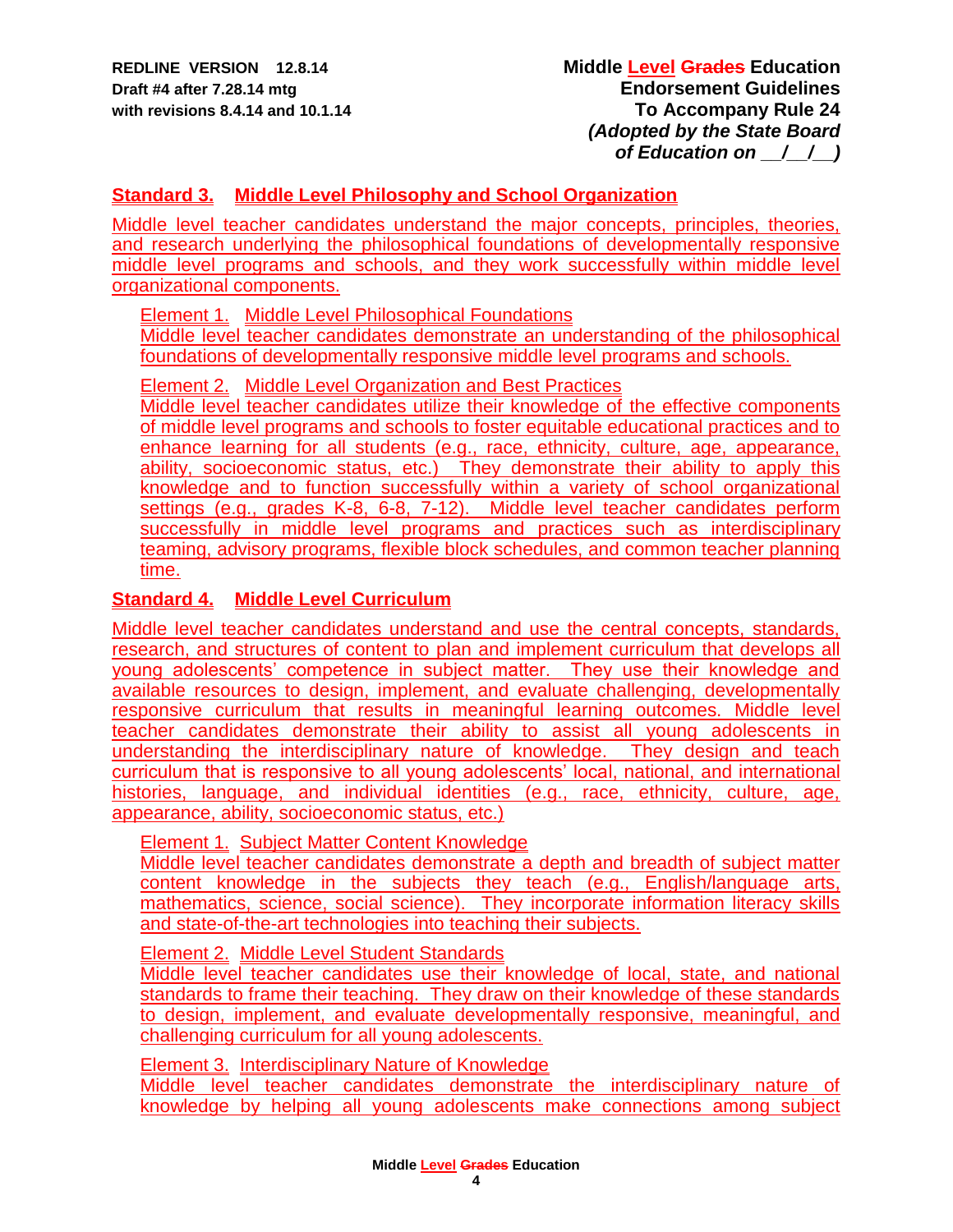areas. They facilitate relationships among content, ideas, interests, and experiences by developing and implementing relevant, challenging, integrative, and exploratory curriculum. They provide learning opportunities that enhance information literacy (e.g., critical thinking, problem solving, evaluation of information gained) in their specialty fields (e.g., mathematics, social studies, science).

Element 4. Reading in the Content Area

Middle level teacher candidates plan, organize, deliver, and assess content area reading strategies, demonstrate techniques for content area and grade level appropriate vocabulary instruction, and develop essential, grade level, content specific comprehension strategies for reading complex text.

## **Standard 5. Middle Level Instruction and Assessment**

Middle level teacher candidates understand, use, and reflect on the major concepts, principles, theories, and research related to data-informed instruction and assessment. They employ a variety of developmentally appropriate instructional strategies, literacy skills, and technologies to meet the learning needs of all young adolescents.

Element 1. Content Pedagogy

Middle level teacher candidates use their knowledge of instruction and assessment strategies that are especially effective in the subjects they teach.

Element 2. Middle Level Instructional Strategies

Middle level teacher candidates employ a wide variety of effective teaching, learning, and assessment strategies. They use instructional strategies and technologies in ways that encourage exploration, creativity, and information literacy skills (e.g., critical thinking, problem solving, evaluation of information gained) so that young adolescents are actively engaged in their learning. They use instruction that is responsive to young adolescents' local, national, and international histories, language, and individual identities (e.g., race, ethnicity, culture, age, appearance, ability, socioeconomic status, etc.)

Element 3. Middle Level Assessment and Data-Informed Instruction

Middle level teacher candidates develop and administer assessments and use them as formative and summative tools to create meaningful learning experiences by assessing prior learning, implementing effective lessons, reflecting on young adolescent learning, and adjusting instruction based on the knowledge gained.

Element 4. Young Adolescent Motivation

Middle level teacher candidates demonstrate their ability to motivate all young adolescents and facilitate their learning through a wide variety of developmentally responsive materials and resources (e.g., technology, manipulative materials, information literacy skills, contemporary media). They establish equitable, caring, and productive earing environments for all young adolescents.

Middle Level candidates must have opportunities to demonstrate the following competencies in their selected core content area(s):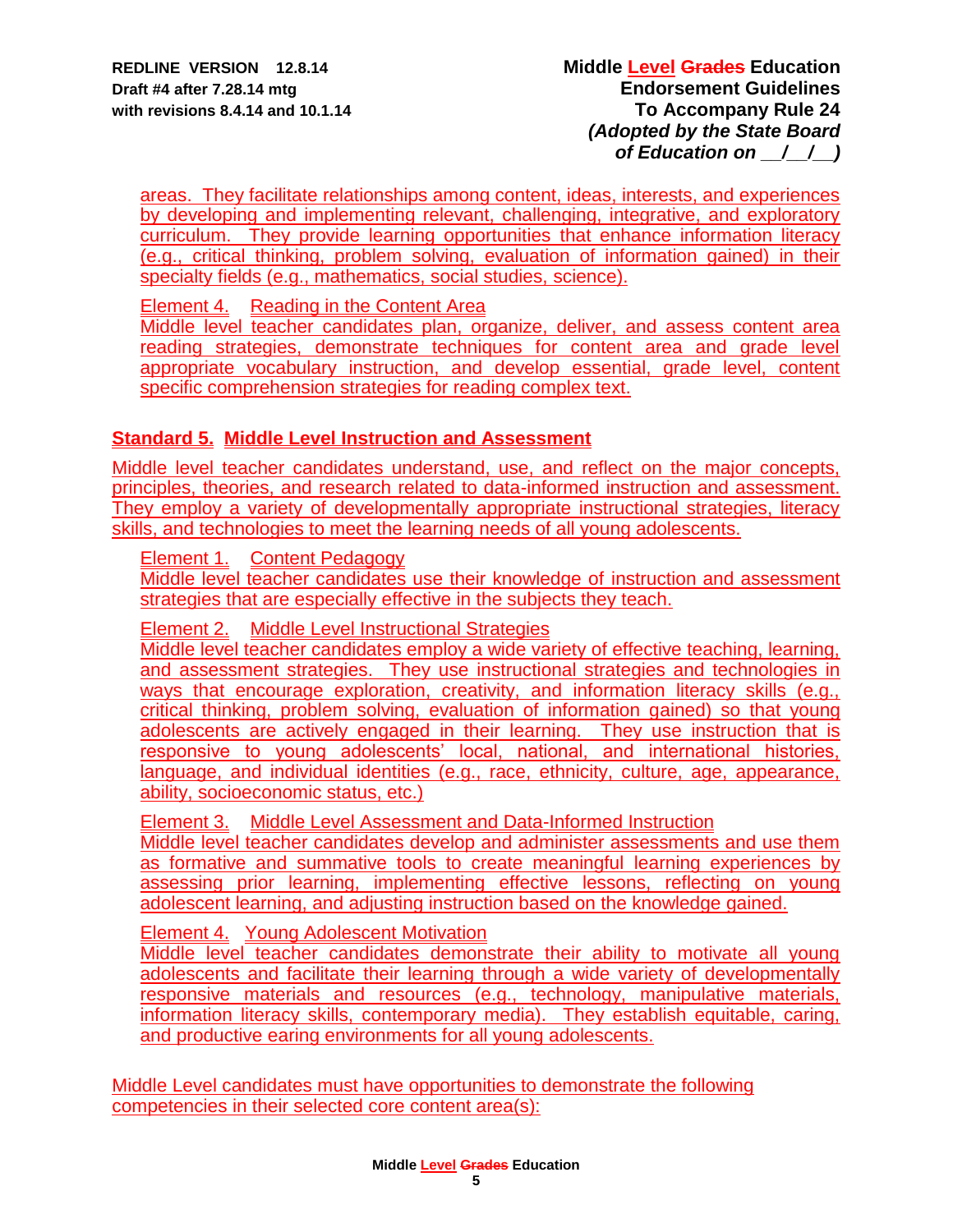## **1. English Language Arts**

Standard 1. Content Knowledge

Candidates demonstrate knowledge of English language arts subject matter content that specifically includes literature and multimedia texts as well as knowledge of the nature of young adolescents as readers.

> Element 1. Candidates are knowledgeable about texts—print and nonprint texts, classic texts and contemporary texts, including young adult that represent a range of world literatures, historical traditions, genres, and the experiences of different genders, ethnicities, and social classes; they are able to use literary theories to interpret and critique a range of texts.

Element 2. Candidates are knowledgeable about how young adolescents read texts and make meaning through interaction with media environments.

Standard 2. Content Knowledge

Candidates demonstrate knowledge of English language arts subject matter content that specifically includes language and writing as well as knowledge of young adolescents as language users.

> Element 1. Candidates can compose a range of formal and informal texts taking into consideration the interrelationships among form, audience, context, and purpose; candidates understand that writing is a recursive process; candidates can use contemporary technologies and/or digital media to compose multimodal discourse.

Element 2. Candidates know the conventions of English language as they relate to various rhetorical situations (grammar, usage, and mechanics); they understand the concept of dialect and are familiar with relevant grammar systems (e.g., descriptive and prescriptive); they understand principles of language acquisition; they recognize the influence of English language history on ELA content; and they understand the impact of language on society.

Element 3. Candidates are knowledgeable about how young adolescents compose texts and make meaning through interaction with media environments.

Standard 3. Content Pedagogy: Planning Literature and Reading Instruction in English Language Arts

Candidates plan instruction and design assessments for reading and the study of literature to promote learning for all students.

> Element 1. Candidates use their knowledge of theory, research, and practice in English Language Arts to plan standards-based, coherent and relevant learning experiences utilizing a range of different texts—across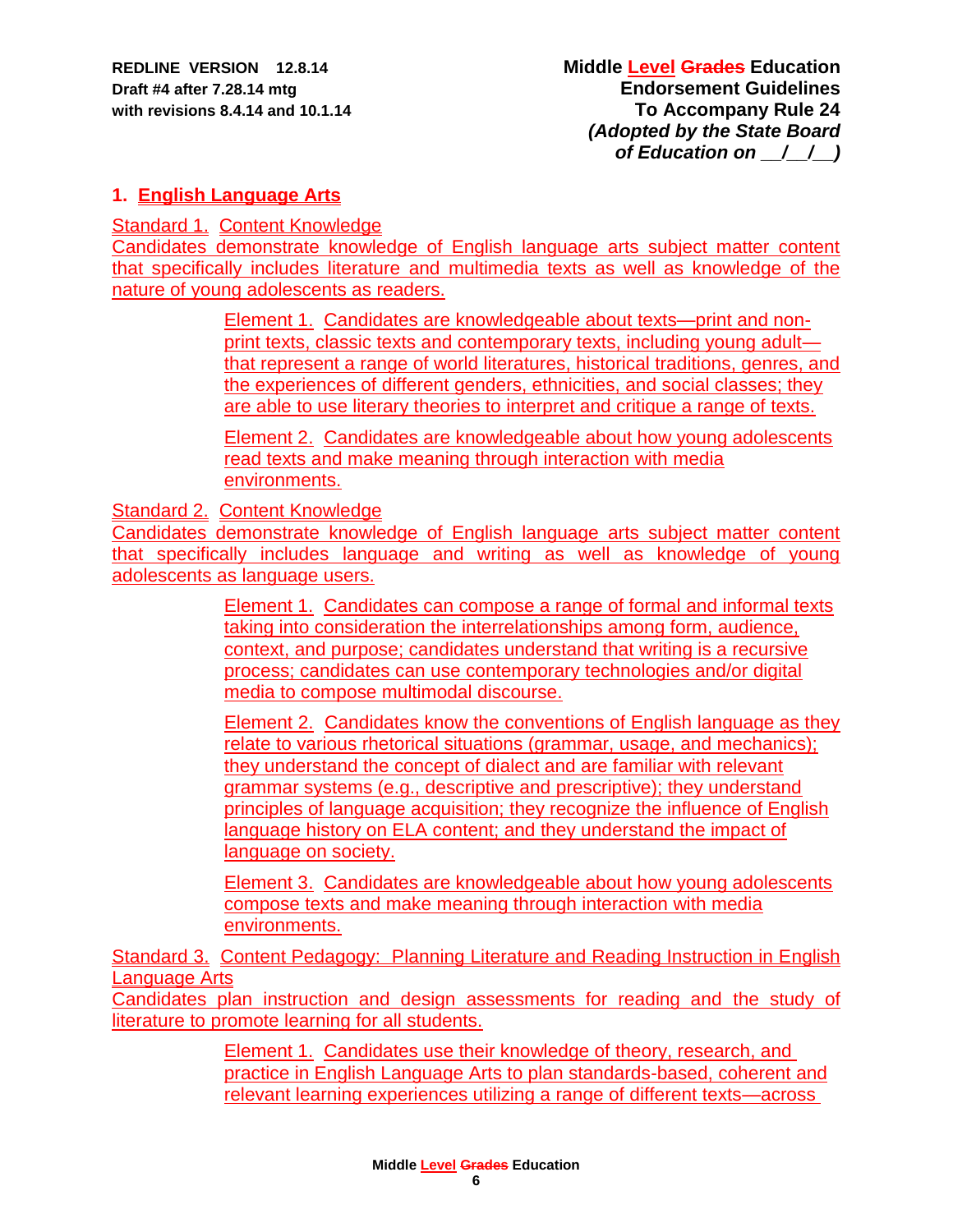genres, periods, forms, authors, cultures, and various forms of media and instructional strategies that are motivating and accessible to all young adult students, including English language learners, students with special needs, students from diverse language and learning backgrounds, those designated as high achieving, and those at risk of failure.

Element 2. Candidates design a range of authentic assessments (e.g., formal and informal, formative and summative) of reading and literature that demonstrate an understanding of how learners develop and that address interpretive, critical, and evaluative abilities in reading, writing, speaking, listening, viewing, and presenting.

Element 3. Candidates plan standards-based, coherent and relevant learning experiences in reading that reflect knowledge of current theory and research about the teaching and learning of reading and that utilize individual and collaborative approaches and a variety of reading strategies.

Element 4. Candidates design or knowledgeably select appropriate reading assessments that inform instruction by providing data about student interests, reading proficiencies, and reading processes.

Element 5. Candidates plan instruction that incorporates knowledge of language—structure, history, and conventions—to facilitate students' comprehension and interpretation of print and non-print texts.

Element 6. Candidates plan instruction which, when appropriate, reflects curriculum integration and incorporates interdisciplinary teaching methods and materials.

Standard 4. Content Pedagogy: Planning Writing and Composition Instruction in English Language Arts

Candidates plan instruction and design assessments for composing texts (i.e., oral, written, and visual) to promote learning for all students.

> Element 1. Candidates use their knowledge of theory, research, and practice in English Language Arts to plan standards-based, coherent and relevant composing experiences that utilize individual and collaborative approaches and contemporary technologies and reflect an understanding of writing processes and strategies in different genres for a variety of purposes and audiences.

Element 2. Candidates design a range of assessments for young adolescent students that promote their development as writers, are appropriate to the writing task, and are consistent with current research and theory. Candidates are able to respond to student writing in process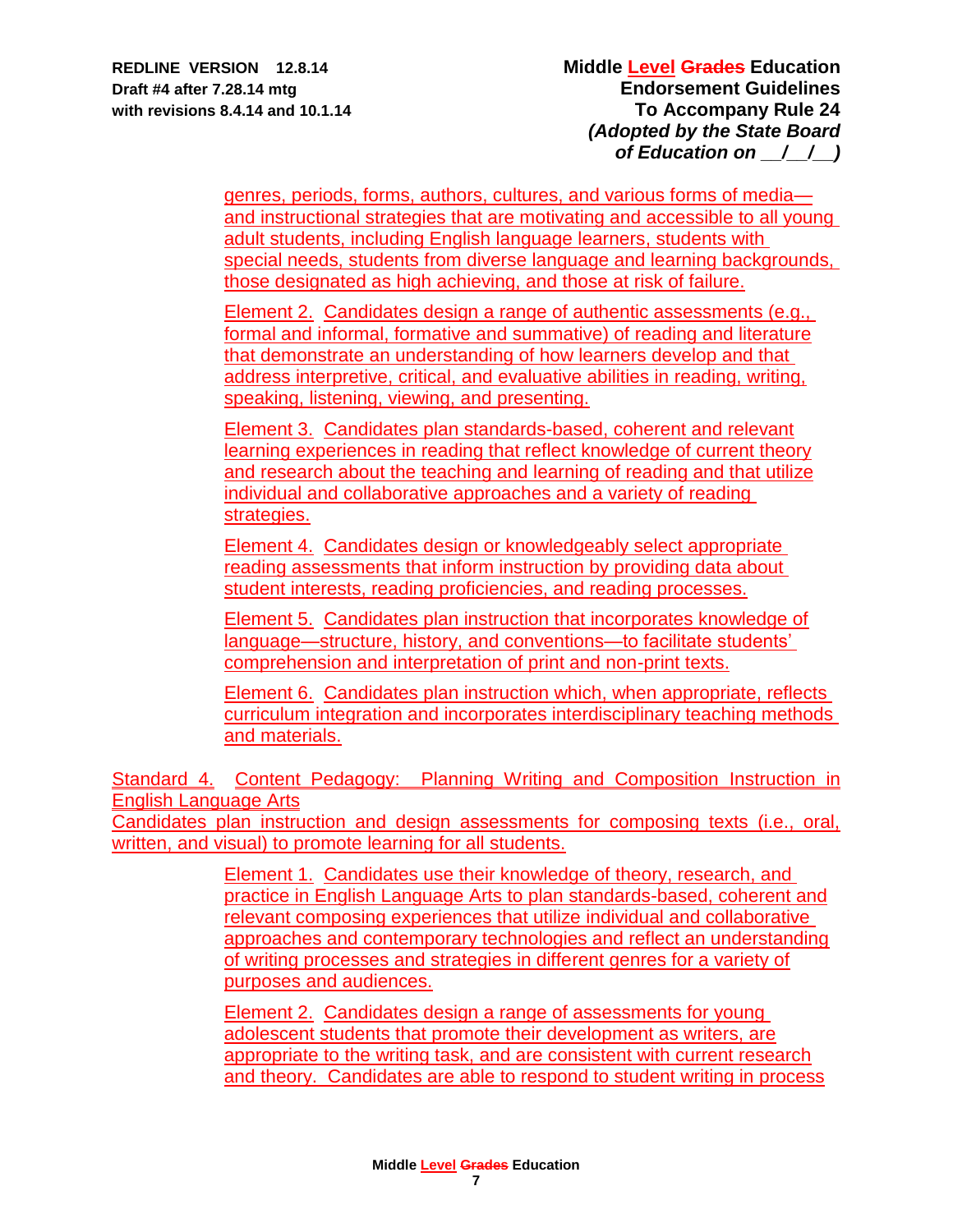and to finished texts in ways that engage students' ideas and encourage their growth as writers over time.

Element 3. Candidates design instruction related to the strategic use of language conventions (grammar, usage, and mechanics) in the context of young adolescent students' writing for different audiences, purposes, and modalities.

Element 4. Candidates design instruction that incorporates young adolescent students' home and community languages to enable skillful control over their rhetorical choices and language practices for a variety of audiences and purposes.

Standard 5. Learners and Learning: Implementing English Language Arts Instruction Candidates plan, implement, assess, and reflect on research-based instruction that increases motivation and active student engagement, builds sustained learning of English language arts, and responds to diverse students' context-based needs.

> Element 1. Candidates plan and implement instruction based on English Language Arts curricular requirements and standards, school and community contexts, and knowledge about students' linguistic and cultural backgrounds.

> Element 2. Candidates use data about their students' individual differences, identities, and funds of knowledge for literacy learning to create inclusive learning environments that contextualize curriculum and instruction and help all students participate actively in their own learning in English Language Arts.

Element 3. Candidates differentiate instruction based on students' selfassessments and formal and informal assessments of learning in English language arts; candidates communicate with students about their performances in ways that actively involve them in their own learning.

Element 4. Candidates select, create, and use a variety of instructional strategies and teaching resources, including contemporary technologies and digital media, consistent with what is currently known about young adolescent student learning in English Language Arts.

Standard 6. Professional Knowledge and Skills

Candidates demonstrate knowledge of how theories and research about social justice, diversity, equity, student identities, and schools as institutions can enhance young adolescent students' opportunities to learn in English Language Arts.

> Element 1. Candidates plan and implement English language arts and literacy instruction that promotes social justice and critical engagement with complex issues related to maintaining a diverse, inclusive, and equitable society.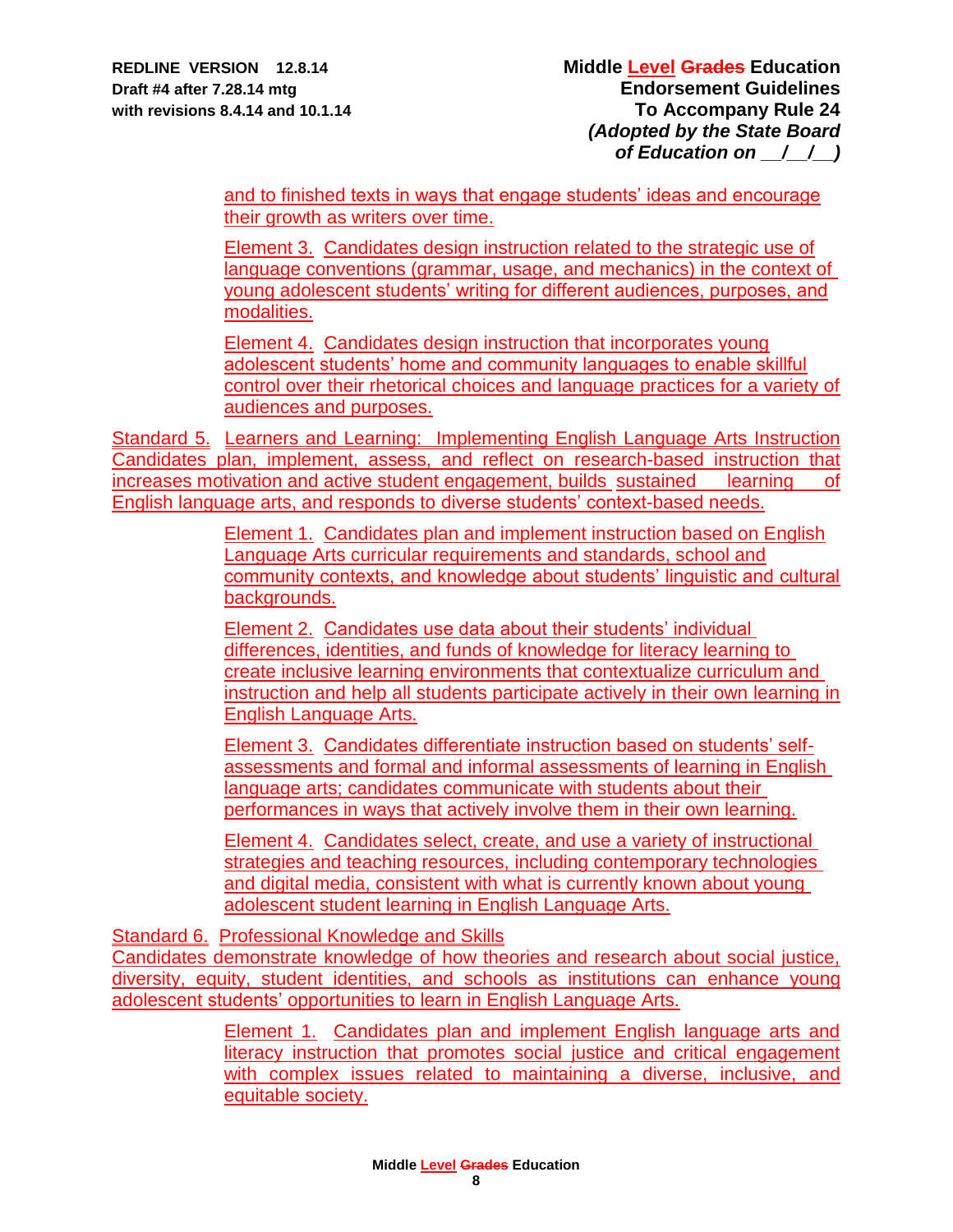Element 2. Candidates use knowledge of theories and research to plan instruction responsive to young adolescent students' local, national and international histories, individual identities (e.g., race, ethnicity, age, appearance, abilities, socioeconomic status, community environment, etc.), and languages as they affect students' opportunities to learn in English Language Arts.

Standard 7. Professional Knowledge and Skills

Candidates are prepared to interact knowledgeably with students, families, and colleagues based on social needs and institutional roles, engage in leadership and/or collaborative roles in English Language Arts professional learning communities, and actively develop as a professional educator.

> Element 1. Candidates model literate and ethical practices in English Language Arts teaching, and engage in/reflect on a variety of experiences related to English Language Arts.

> Element 2. Candidates engage in and reflect on a variety of experiences related to English Language Arts that demonstrate understanding of and readiness for leadership, collaboration, ongoing professional development, and community engagement.

# **2. Mathematics**

Standard 1. Content Knowledge

Effective teachers of middle grades mathematics demonstrate and apply knowledge of major mathematics concepts, algorithms, procedures, connections, and applications within and among mathematical content domains.

> Element 1. Demonstrate and apply knowledge of major mathematics concepts, algorithms, procedures, applications in varied contexts, and connections within and among mathematical domains (Number, Algebra, Geometry, Trigonometry, Statistics, Probability, and Calculus) as outlined in the *National Council of Teachers of Mathematics (NCTM) CAEP Mathematics Content for Middle Grades*.

Standard 2. Mathematical Practices

Effective teachers of middle grades mathematics solve problems, represent mathematical ideas, reason, prove, use mathematical models, attend to precision, identify elements of structure, generalize, engage in mathematical communication, and make connections as essential mathematical practices. They understand that these practices intersect with mathematical content and that understanding relies on the ability to demonstrate these practices within and among mathematical domains and in their teaching.

> Element 1. Use problem solving to develop conceptual understanding, make sense of a wide variety of problems and persevere in solving them,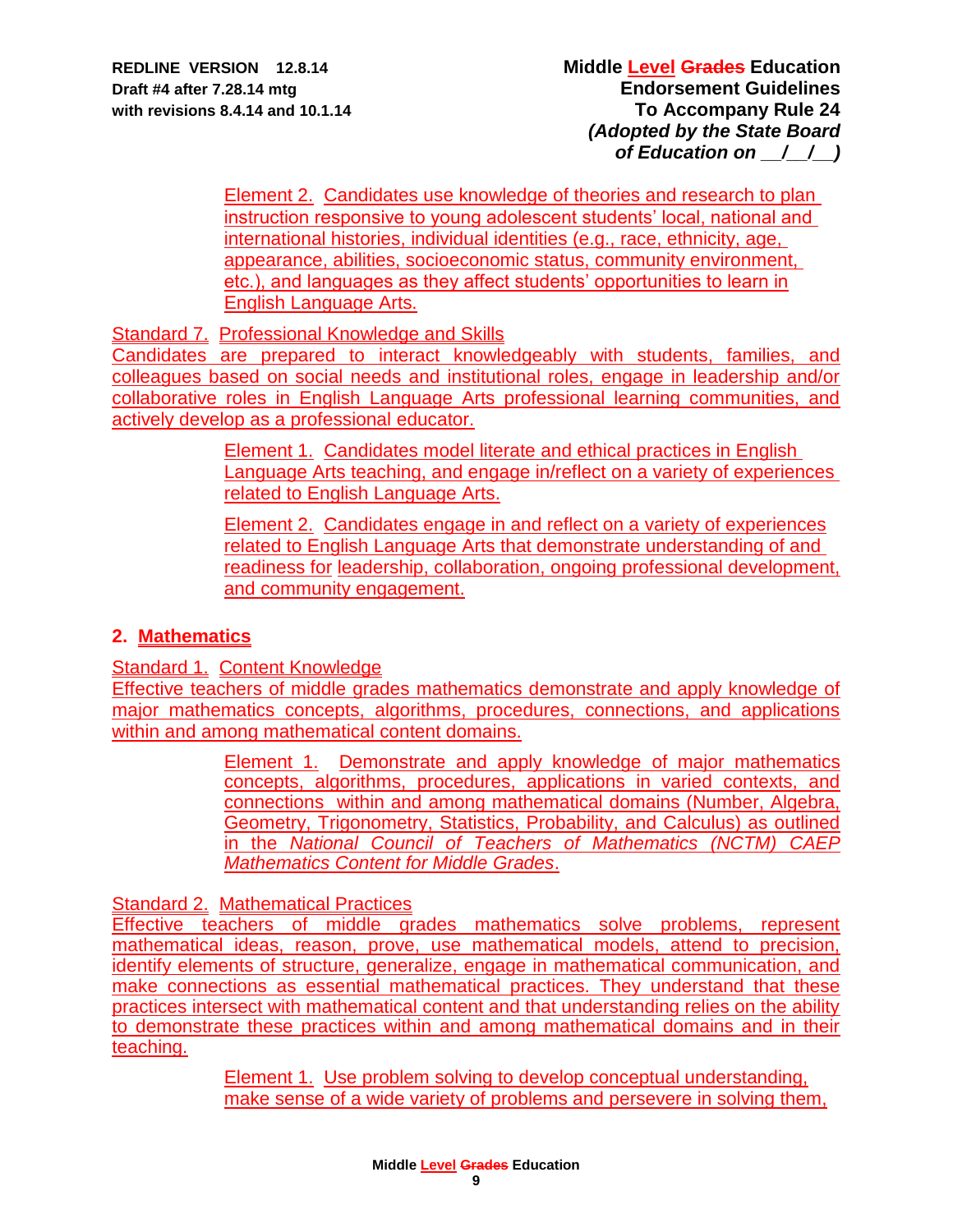apply and adapt a variety of strategies in solving problems confronted within the field of mathematics and other contexts, and formulate and test conjectures in order to frame generalizations.

Element 2.Reason abstractly, reflectively, and quantitatively with attention to units, constructing viable arguments and proofs, and critiquing the reasoning of others; represent and model generalizations using mathematics; recognize structure and express regularity in patterns of mathematical reasoning; use multiple representations to model and describe mathematics; and utilize appropriate mathematical vocabulary and symbols to communicate mathematical ideas to others.

Element 3. Formulate, represent, analyze, and interpret mathematical models derived from real-world contexts or mathematical problems.

Element 4. Organize mathematical thinking and use the language of mathematics to express ideas precisely, both orally and in writing to multiple audiences.

Element 5. Demonstrate the interconnectedness of mathematical ideas and how they build on one another and recognize and apply mathematical connections among mathematical ideas and across various content areas and real-world contexts.

Element 6. Model how the development of mathematical understanding within and among mathematical domains intersects with the mathematical practices of problem solving, reasoning, communicating, connecting, and representing.

Standard 3. Content Pedagogy

Effective teachers of middle grades mathematics apply knowledge of curriculum standards for mathematics and their relationship to student learning within and across mathematical domains. They incorporate research-based mathematical experiences and include multiple instructional strategies and mathematics-specific technological tools in their teaching to develop all students' mathematical understanding and proficiency. They provide students with opportunities to do mathematics – talking about it and connecting it to both theoretical and real-world contexts. They plan, select, implement, interpret, and use formative and summative assessments for monitoring student learning, measuring student mathematical understanding, and informing practice.

> Element 1. Apply knowledge of curriculum standards for middle grades mathematics and their relationship to student learning within and across mathematical domains.

Element 2. Analyze and consider research in planning for and leading students in rich mathematical learning experiences.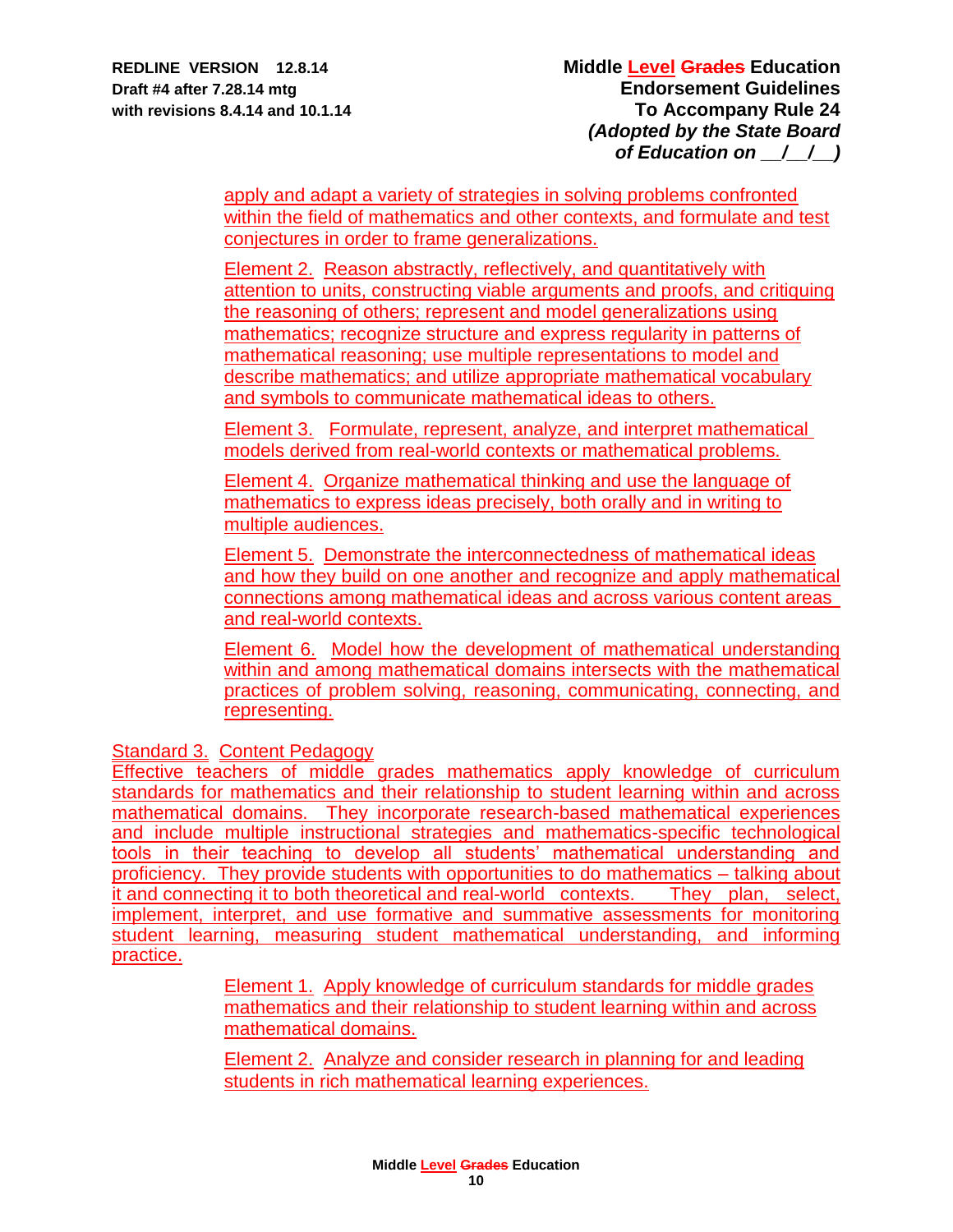Element 3. Plan lessons and units that incorporate a variety of strategies, differentiated instruction for diverse populations, and mathematics-specific and instructional technologies in building all students' conceptual understanding and procedural proficiency.

Element 4. Provide students with opportunities to communicate about mathematics and make connections among mathematics, other content areas, everyday life, and the workplace.

Element 5. Implement techniques related to student engagement and communication including selecting high quality tasks, guiding mathematical discussions, identifying key mathematical ideas, identifying and addressing student misconceptions, and employing a range of questioning strategies.

Element 6. Plan, select, implement, interpret, and use formative and summative assessments to inform instruction by reflecting on mathematical proficiencies essential for all students.

Element 7. Monitor students' progress, make instructional decisions, and measure students' mathematical understanding and ability using formative and summative assessments.

Standard 4. Mathematical Learning Environment

Effective teachers of middle grades mathematics exhibit knowledge of pre-adolescent and adolescent learning, development, and behavior. They use this knowledge to plan and create sequential learning opportunities grounded in mathematics education research where students are actively engaged in the mathematics they are learning and building from prior knowledge and skills. They demonstrate a positive disposition toward mathematical practices and learning, include culturally relevant perspectives in teaching, and demonstrate equitable and ethical treatment of and high expectations for all students. They use instructional tools such as manipulatives, digital tools, and virtual resources to enhance learning while recognizing the possible limitations of such tools.

> Element 1. Exhibit knowledge of pre-adolescent and adolescent learning, development, and behavior and demonstrate a positive disposition toward mathematical processes and learning.

Element 2. Plan and create developmentally appropriate, sequential, and challenging learning opportunities grounded in mathematics education research in which students are actively engaged in building new knowledge from prior knowledge and experiences.

Element 3. Incorporate knowledge of individual differences and the cultural and language diversity that exists within classrooms and include culturally relevant perspectives as a means to motivate and engage students.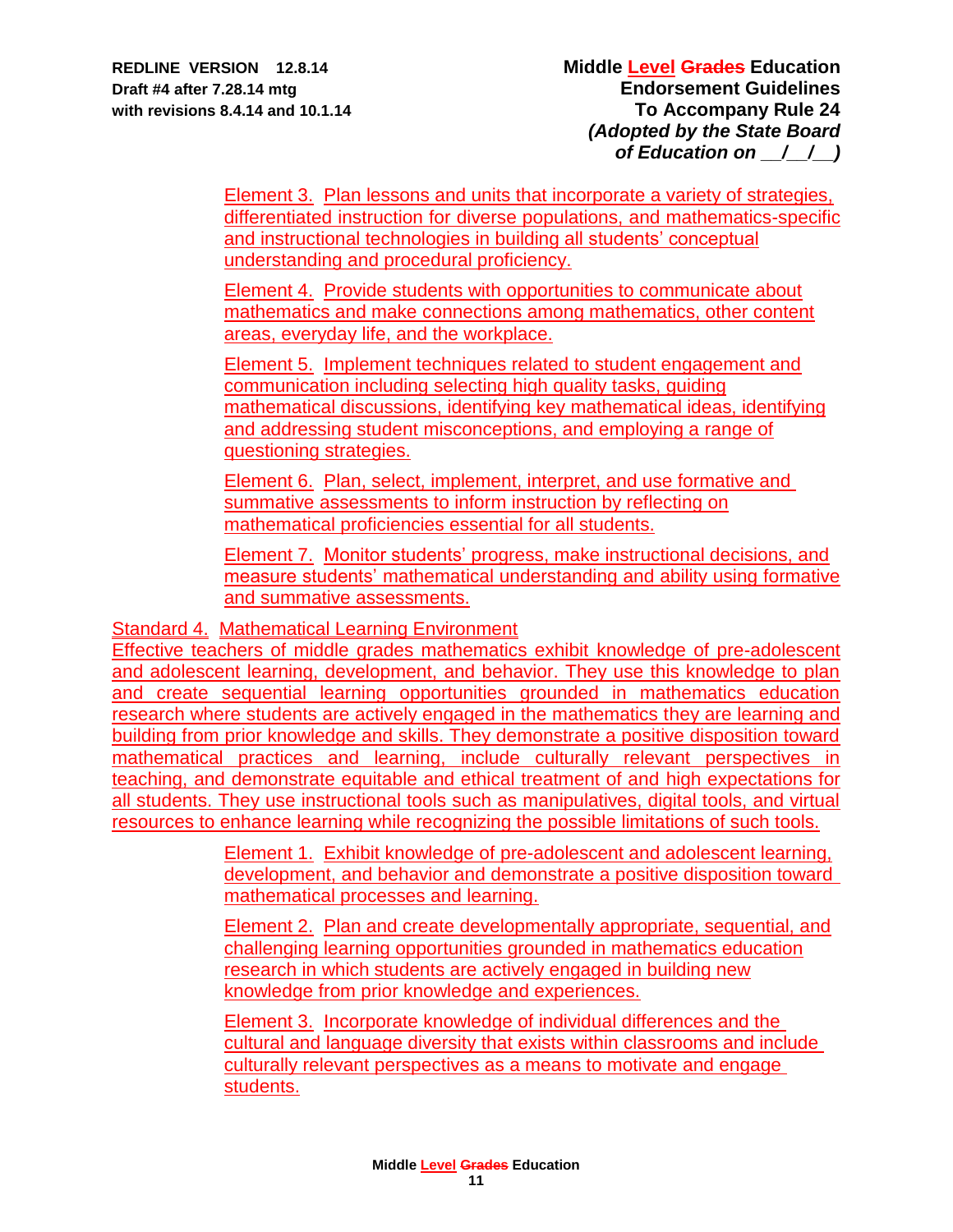Element 4.Demonstrate equitable and ethical treatment of and high expectations for all students.

Element 5. Apply mathematical content and pedagogical knowledge to select and use instructional tools such as manipulatives and physical models, drawings, virtual environments, spreadsheets, presentation tools, and mathematics-specific technologies (e.g., graphing tools and interactive geometry software); and make sound decisions about when such tools enhance teaching and learning, recognizing both the insights to be gained and possible limitations of such tools.

Standard 5. Impact on Student Learning

Effective teachers of middle grades mathematics provide evidence demonstrating that as a result of their instruction, middle grades students' conceptual understanding, procedural fluency, strategic competence, adaptive reasoning, and application of major mathematics concepts in varied contexts have increased. These teachers support the continual development of a positive disposition toward mathematics. They show that new student mathematical knowledge has been created as a consequence of their ability to engage students in mathematical experiences that are developmentally appropriate, require active engagement, and include mathematics-specific technology in building new knowledge.

> Element 1. Verify that middle grades students demonstrate conceptual understanding; procedural fluency; the ability to formulate, represent, and solve problems; logical reasoning and continuous reflection on that reasoning; productive disposition toward mathematics; and the application of mathematics in a variety of contexts within major mathematical domains.

> Element 2. Engage students in developmentally appropriate mathematical activities and investigations that require active engagement and include mathematics-specific technology in building new knowledge.

> Element 3. Collect, organize, analyze, and reflect on diagnostic, formative, and summative assessment evidence and determine the extent to which students' mathematical proficiencies have increased as a result of their instruction.

Standard 6. Professional Knowledge and Skills

Effective teachers of middle grades mathematics are lifelong learners and recognize that learning is often collaborative. They participate in professional development experiences specific to mathematics and mathematics education, draw upon mathematics education research to inform practice, continuously reflect on their practice, and utilize resources from professional mathematics organizations.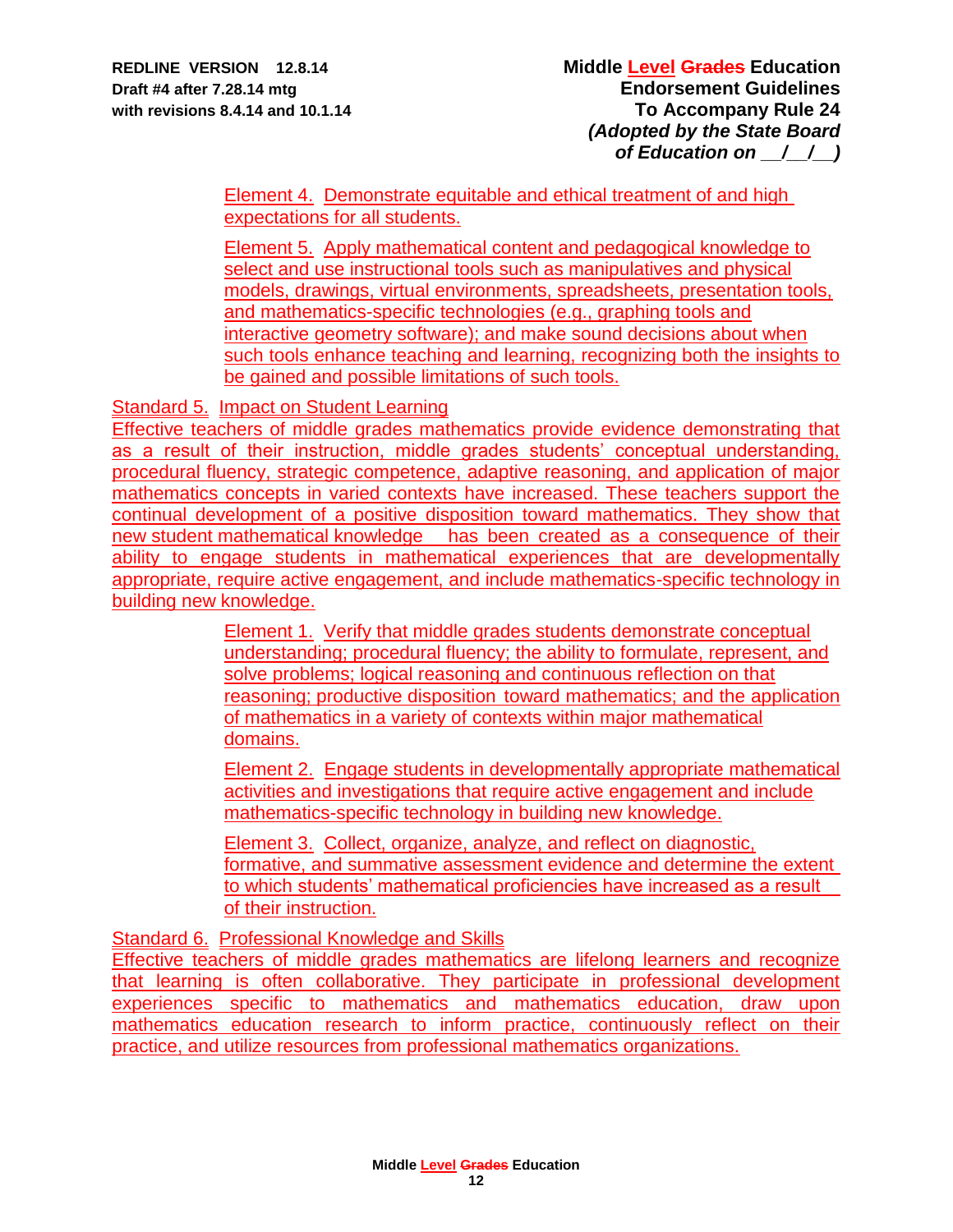Element 1. Take an active role in their professional growth by participating in professional development experiences that directly relate to the learning and teaching of mathematics.

Element 2. Engage in continuous and collaborative learning that draws upon research in mathematics education to inform practice; enhance learning opportunities for all students' mathematical knowledge development; involve colleagues, other school professionals, families, and various stakeholders; and advance their development as a reflective practitioner.

Element 3. Utilize resources from professional mathematics education organizations such as print, digital, and virtual resources/collections.

# **3. Science**

Standard 1. Content Knowledge

Effective teachers of science understand and articulate the knowledge and practices of contemporary science. They interrelate and interpret important concepts, ideas, and applications in their fields of licensure.

> Element 1. Understand the major concepts, principles, theories, laws, and interrelationships of their fields of licensure and supporting fields as recommended by the National Science Teachers Association.

> Element 2. Understand the central concepts of the supporting disciplines and the supporting role of science-specific technology.

Element 3. Show an understanding of state and national curriculum standards and their impact on the content knowledge necessary for teaching middle level students.

Standard 2. Content Pedagogy

Effective teachers of science understand how students learn and develop scientific knowledge. They use scientific inquiry to develop this knowledge for all students.

> Element 1. Plan multiple lessons using a variety of inquiry approaches that demonstrate their knowledge and understanding of how all students learn science.

> Element 2. Include active inquiry lessons where students collect and interpret data in order to develop and communicate concepts and understand scientific processes, relationships and natural patterns from empirical experiences. Applications of science-specific technology are included in the lessons when appropriate.

> Element 3. Design instruction and assessment strategies that confront and address naïve concepts/preconceptions.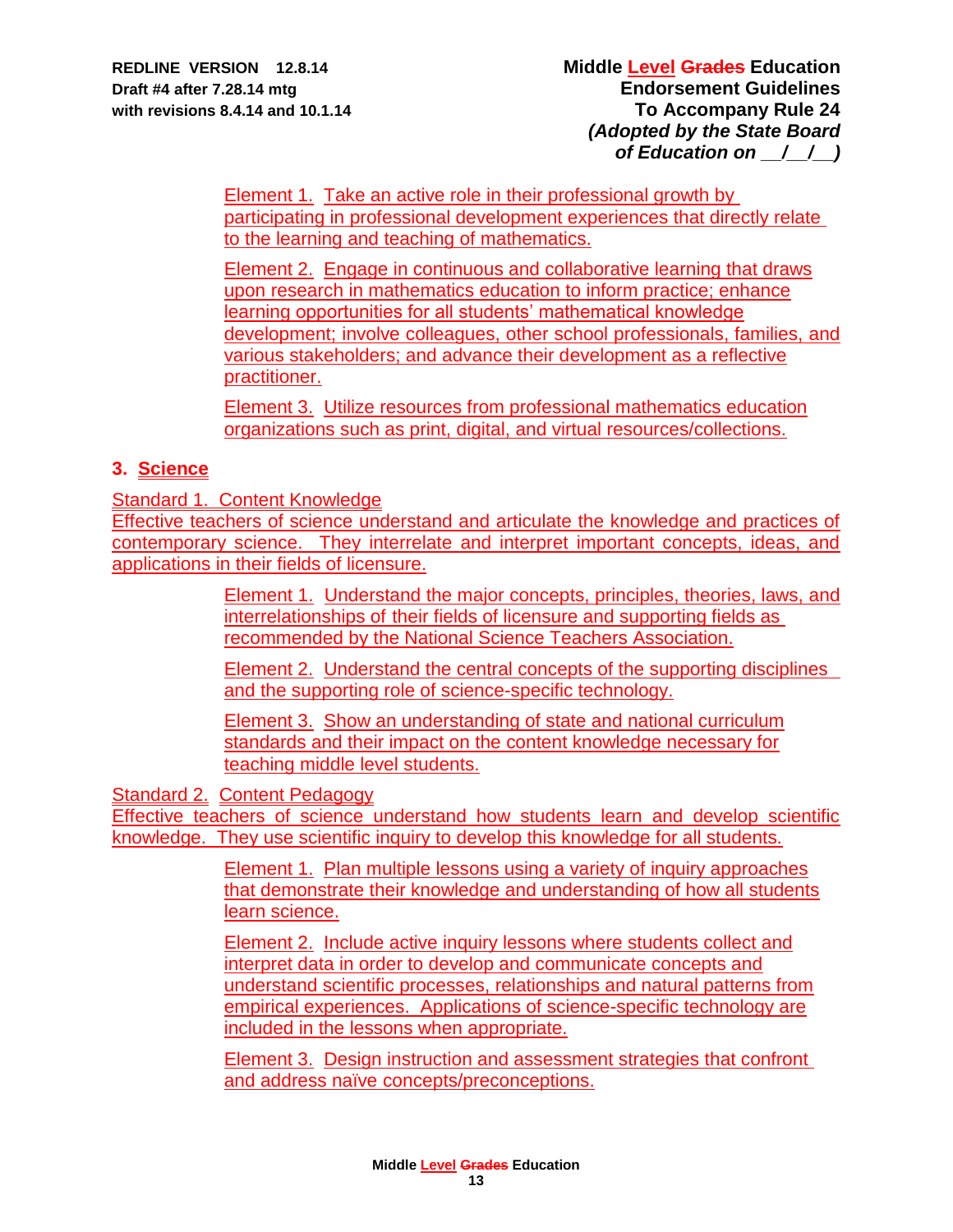## Standard 3. Learning Environments

Effective teachers of science are able to plan for engaging all students in science learning by setting appropriate goals that are consistent with knowledge of how students learn science and are aligned with state and national standards. The plans reflect the nature and social context of science, inquiry, and appropriate safety considerations. Candidates design and select learning activities, instructional settings, and resources including science-specific technology, to achieve those goals; and they plan fair and equitable assessment strategies to evaluate if the learning goals are met.

> Element 1. Use a variety of strategies that demonstrate the candidates' knowledge and understanding of how to select the appropriate teaching and learning activities – including laboratory or field settings and applicable instruments and/or technology – to allow access so that all students learn. These strategies are inclusive and motivating for all students.

Element 2. Develop lesson plans that include active inquiry lessons where students collect and interpret data using applicable science-specific technology in order to develop concepts, understand scientific processes, relationships and natural patterns from empirical experiences. These plans provide for equitable achievement of science literacy for all students.

Element 3. Plan fair and equitable assessment strategies to analyze student learning and to evaluate if the learning goals are met. Assessment strategies are designed to continuously evaluate preconceptions and ideas that students hold and the understandings that students have formulated.

Element 4. Plan a learning environment and learning experiences for all students that demonstrate chemical safety, safety procedures, and the ethical treatment of living organisms within their licensure area.

### Standard 4. Safety

Effective teachers of science can, in a middle level classroom setting, demonstrate and maintain chemical safety, safety procedures, and the ethical treatment of living organisms needed in the middle level science classroom.

> Element 1. Design activities in a middle level classroom that demonstrate the safe and proper techniques for the preparation, storage, dispensing, supervision, and disposal of all materials used within their subject area science instruction.

> Element 2. Design and demonstrate activities in a middle level classroom that demonstrate an ability to implement emergency procedures and the maintenance of safety equipment, policies, and procedures that comply with established state and/or national guidelines. Candidates ensure safe science activities appropriate for the abilities of all students.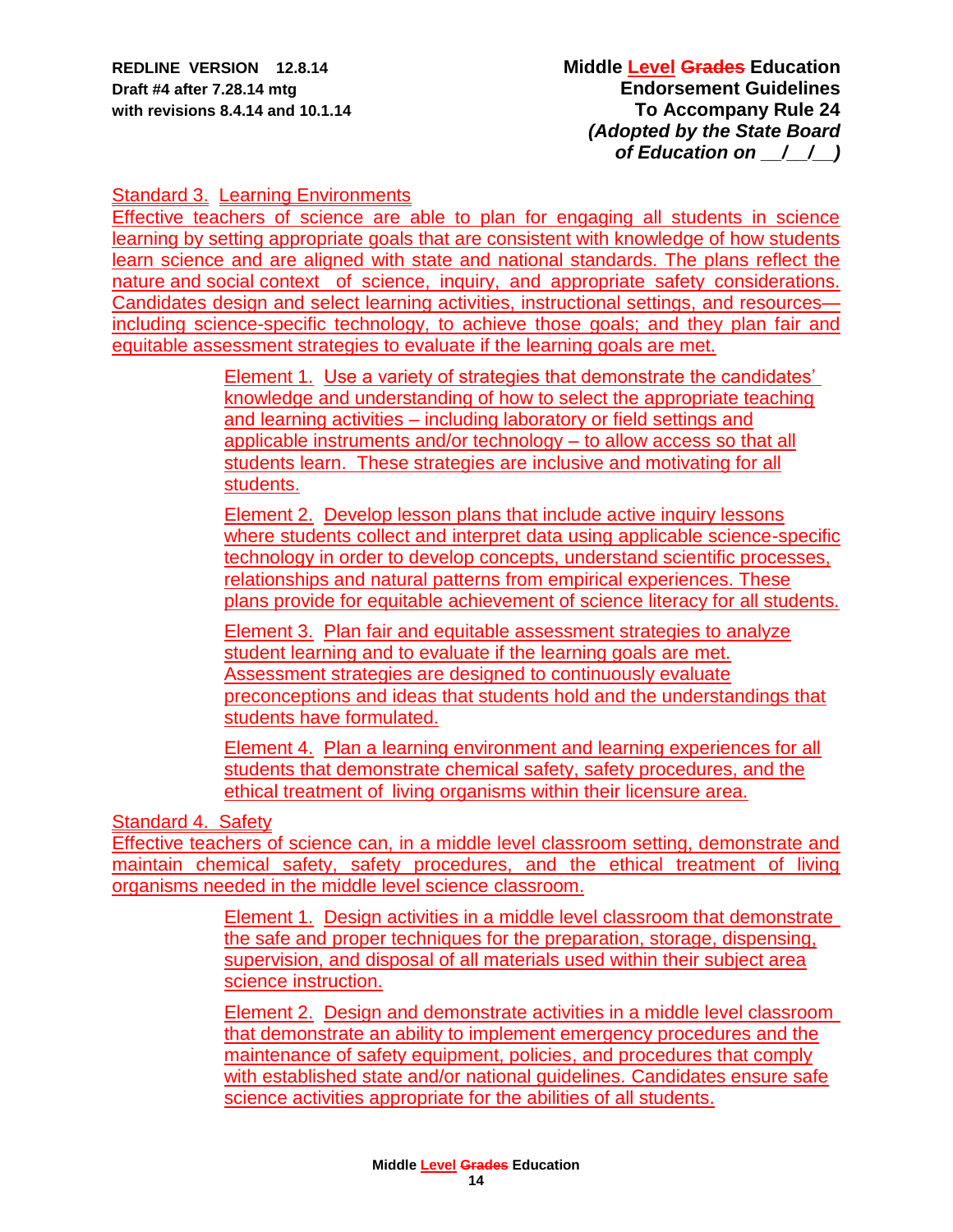Element 3. Design and demonstrate activities in a middle level classroom that demonstrate ethical decision-making with respect to the treatment of all living organisms in and out of the classroom. They emphasize safe, humane, and ethical treatment of animals and comply with the legal restrictions on the collection, keeping, and use of living organisms.

Standard 5. Impact on Student Learning

Effective teachers of science provide evidence to show that middle level students' understanding of major science concepts, principles, theories, and laws have changed as a result of instruction by the candidate and that student knowledge is at a level of understanding beyond memorization. Candidates provide evidence for the diversity of students they teach.

> Element 1. Collect, organize, analyze, and reflect on diagnostic, formative, and summative evidence of a change in mental functioning demonstrating that scientific knowledge is gained and/or corrected.

> Element 2. Provide data to show that middle level students are able to distinguish science from nonscience, understand the evolution and practice of science as a human endeavor, and critically analyze assertions made in the name of science.

> Element 3. Engage students in developmentally appropriate inquiries that require them to develop concepts and relationships from their observations, data, and inferences in a scientific manner.

Standard 6. Professional Knowledge and Skills

Effective teachers of science strive continuously to improve their knowledge and understanding of the ever changing knowledge base of both content and science pedagogy, including approaches for addressing inequities and inclusion for all students in science. They identify with and conduct themselves as part of the science education community.

> Element 1. Engage in professional development opportunities in their content field such as talks, symposiums, research opportunities, or projects within their community.

Element 2. Engage in professional development opportunities such as conferences, research opportunities, or projects within their community.

# **4. Social Sciences**

Standard 1. The middle level teacher candidate will demonstrate knowledge and understanding of the four major 'motifs' or concerns of young adolescents and make connections with the social sciences to address those 'motifs', which include:

> 1) To meet students' concern with self, including development of selfesteem and a strong sense of identity, the teacher candidate will: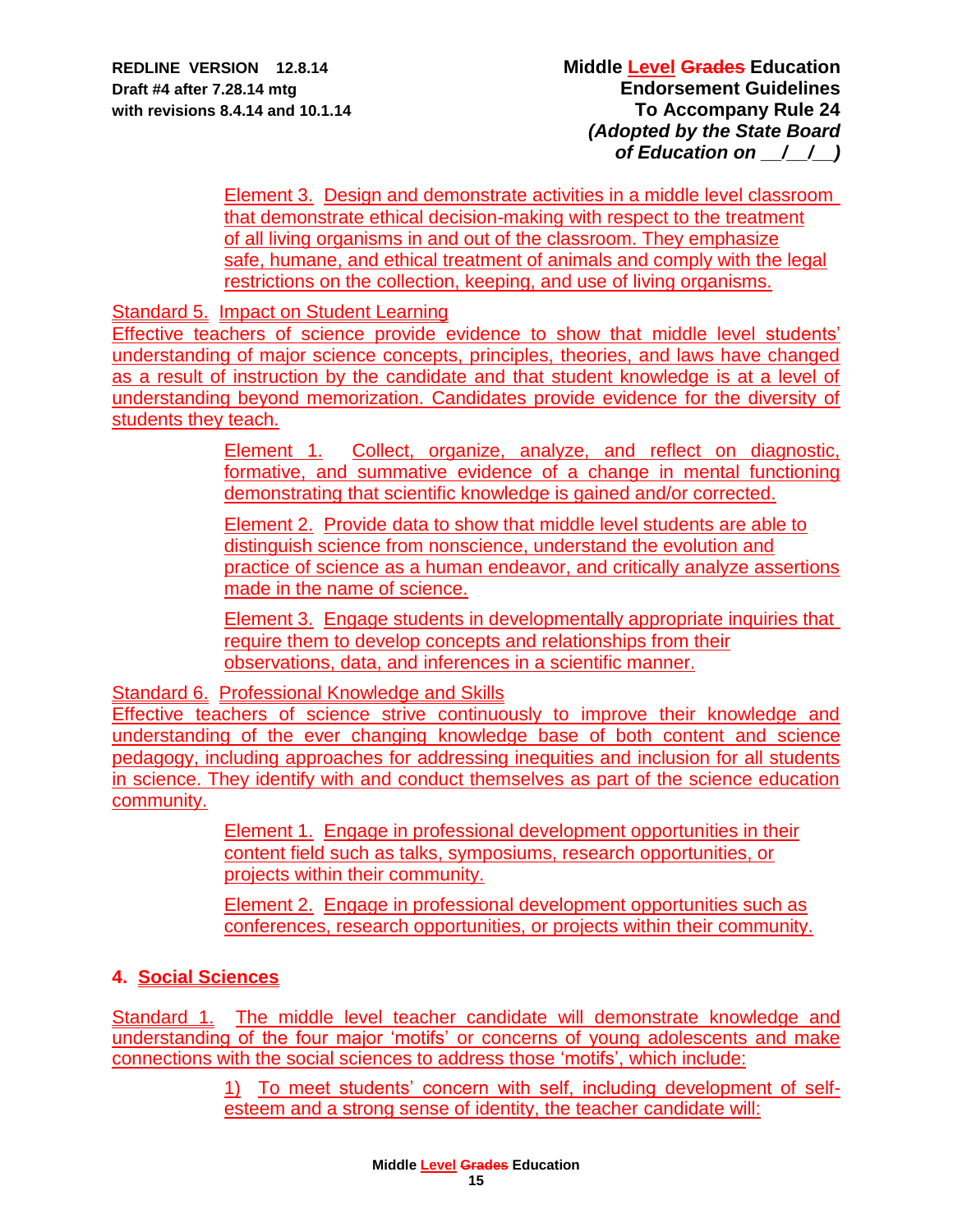- a. Acquire appropriate skills and attitudes to be a lifelong learner;
- b. Communicate effectively;
- c. Conduct activities necessary for research, critical thinking, and problem solving;
- d. Recognize and capitalize upon the relationships between school subjects, as well as integrate experiences with academic knowledge;
- e. Gain awareness through the use of primary sources.

2) To meet students' concern for right and wrong and development of ethics, the teacher candidate will:

- a. Show a strong commitment to democratic values and ethical standards;
- b. Think critically and analyze one's own thoughts and actions.

3) To meet students' concern for others and development of group and other- centeredness, the teacher candidate will:

- a. Function effectively as a member of a variety of political, economic, and social groups such as the family, marketplace, and the community;
- b. Show efficacy in analyzing and participating in contemporary affairs, public policy matters, and global issues;
- c. Understand the significance of the past to one's own life and to current social issues.

4) To meet student's concern for the world and development of a global perspective, the teacher candidate will:

- a. Demonstrate respect for cultural diversity, knowledge of diverse cultures, and intercultural competencies;
- b. Understand and appreciate the delicate relationship between humans and the natural world;
- c. Demonstrate knowledge of temporal and spatial relationships and of the world as a dynamic system.

Standard 2. The middle level teacher candidate will demonstrate knowledge and an understanding of the unifying concepts and processes of the social sciences, including being able to:

- 1) Communicate The teacher candidate will:
- a. Listen, read critically, interpret, translate, and express ideas and information in both group and interpersonal communication.
- 2) Inquire The teacher candidate will:
- a. Formulate and clarify questions, investigate problems, and develop rational conclusions supported by evidence.
- b. Recognize there are various perspectives in the area of inquiry.
- c. Recognize there is bias in others and themselves.
- d. Recognize the value of critical and creative thinking.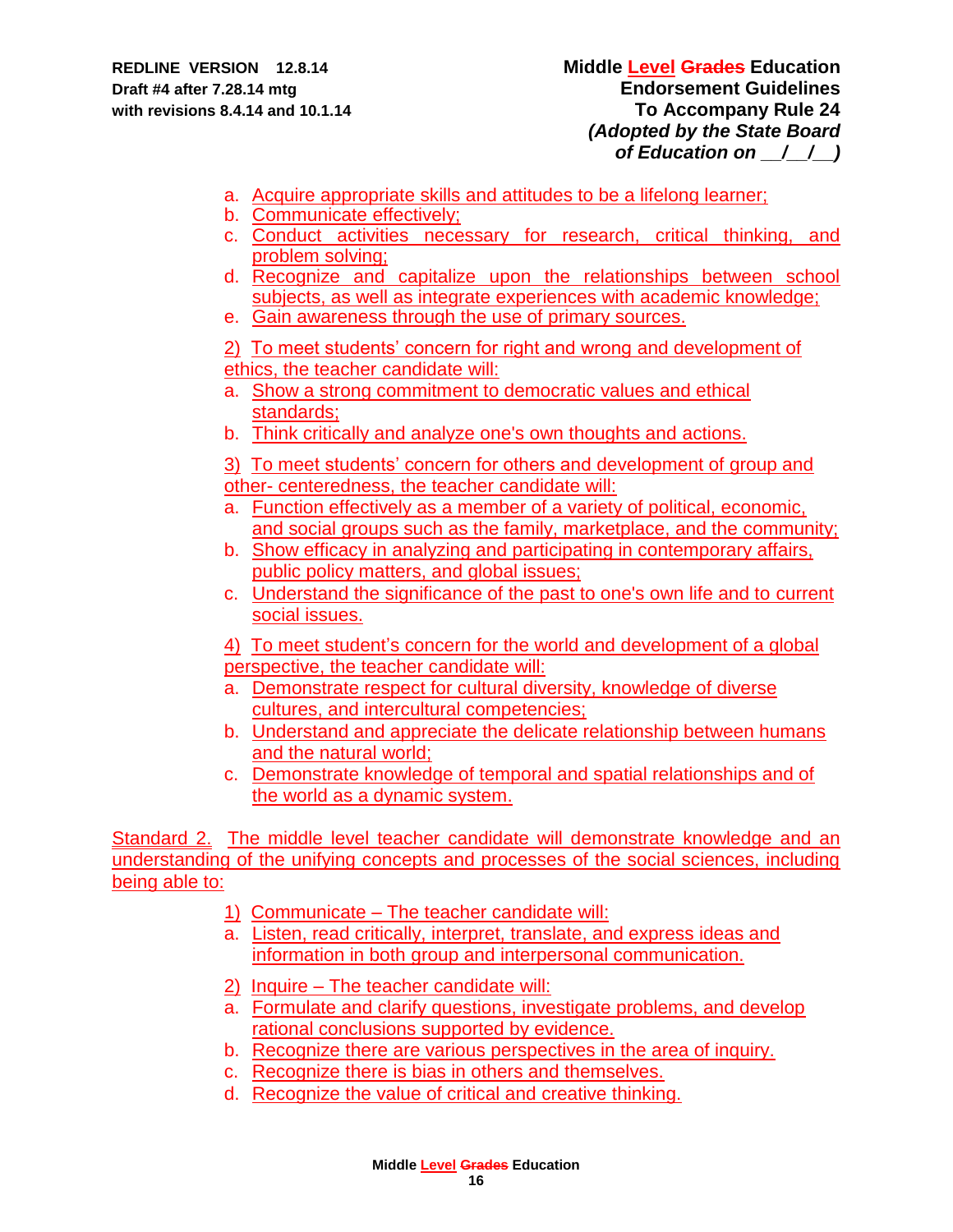- 3) Participate The teacher candidate will:
- a. Act both individually and collaboratively in order to solve problems, make decisions, and negotiate and enact plans for action in ways that respect and value the customs, beliefs, and practices of others.
- b. Take responsibility for individual and group work.
- c. Respond to class, school, community, state, or national public issues.
- d. Value the importance of taking action to support reasonable citizenship.

Standard 3. The middle level teacher candidate will demonstrate knowledge and an understanding of empowering and engaging social studies teaching which includes:

- 1) Providing meaningful experiences, which encourage students to learn through purposeful experiences, designed around stimulating ideas, social issues and themes, and discourages the memorization of disconnected pieces of information.
- 2) Providing significant experiences which are student-centered, age appropriate, and centered around truly significant events, concepts, and principles that students need to know and apply in their everyday lives.
- 3) Providing challenging experiences, which involve modeling high expectations for their students and themselves, promoting a thoughtful approach to inquiry, and demanding well-reasoned arguments.
- 4) Providing active experiences which encourage students to assume increasing responsibility for managing their own learning. Exploration, investigation, critical and creative thinking, problem solving, discussion and debate, and reflection are essential elements of this principle. This active process of constructing meaning encourages lifelong learning.
- 5) Providing integrative social studies instruction, which crosses disciplinary borders to explore issues and events, while using and reinforcing informational, technological, and application skills. This approach facilitates the study of the cultural and physical environment by making appropriate, meaningful, and evident connections to the human disciplines and to the concepts of time, space, continuity, and change.
- 6) Providing issues-based social studies which considers the ethical dimensions of issues and addresses controversial topics. It encourages consideration of opposing points of view, respect for well-supported positions, sensitivity to cultural similarities and differences, and a commitment to social responsibility and action.

Standard 4. The middle level teacher candidate will demonstrate knowledge and understanding of the learning context of the middle grades social studies classroom that is inclusive and inviting; emphasizes respect for diversity; encourages engagement and interactivity; uses relevant and significant resource-based learning; expands literacy through social studies; integrates technology and social studies; applies a variety of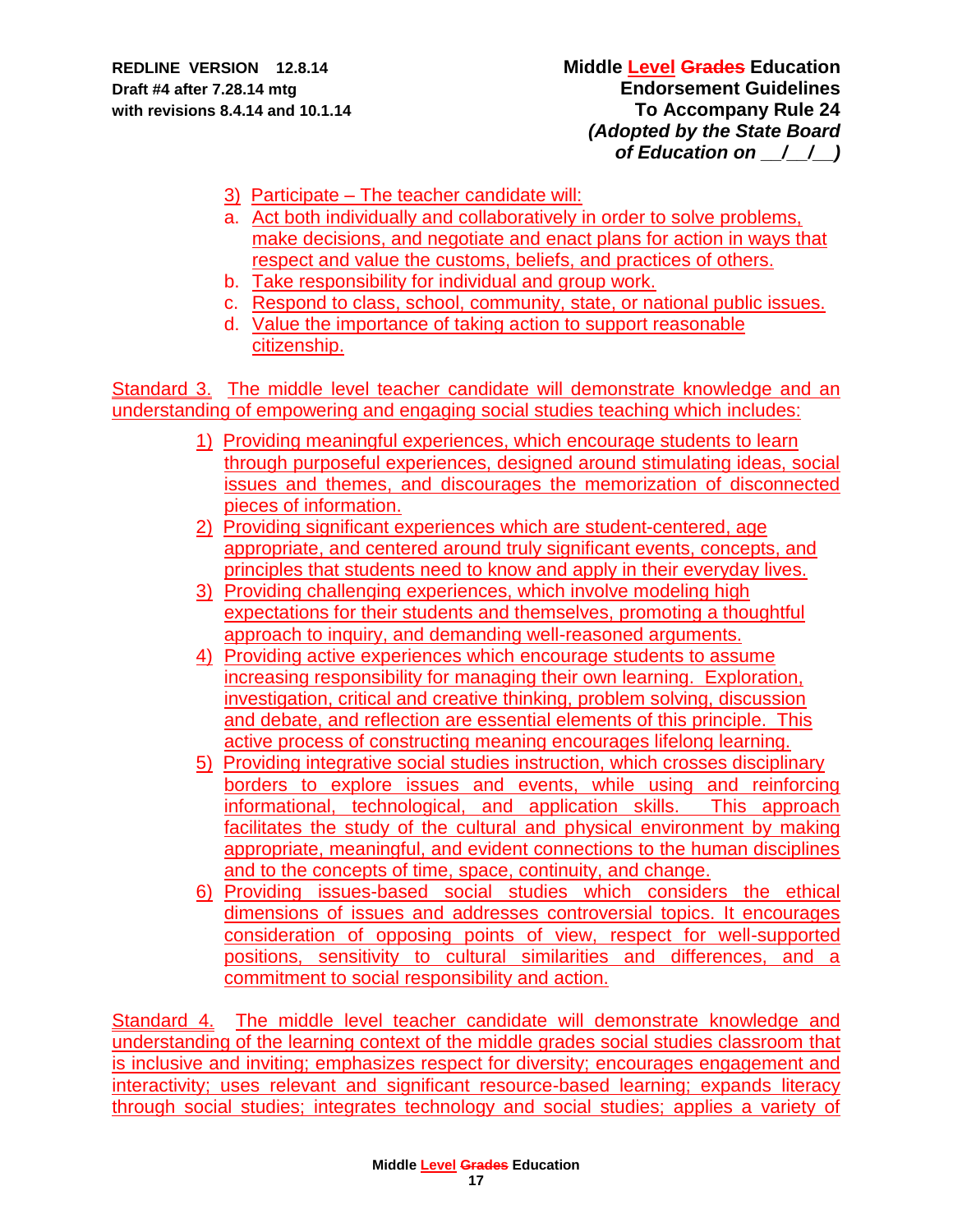research-based instructional approaches and strategies; and assesses and evaluates student learning using a variety of research-based assessment strategies.

Standard 5. The middle level teacher candidate will demonstrate knowledge and understanding of and be able to teach the following social science disciplines at the middle level:

- 1) Civics
	- a. Develop and apply knowledge of responsible citizenship within local, state, and national levels, including constitutional government, citizen rights and responsibilities, political processes, public policy, and judicial systems.
- 2) Economics
	- a. Develop and apply knowledge of economic decisions within the American economy and the impact within local, state, national, and international levels, including marketplace operation, economic structure, role of government, and personal finance.
- 3) Geography
	- a. Develop and apply spatial perspective and geographic skills to make informed decisions regarding issues and current events at local, state, national and international levels, taking into account the world in spatial terms, places and regions, physical systems, human systems, human/environment interactions, and application of geography to issues and events.

## 4) History

a. Develop and apply historical knowledge and skills to research, analyze, and understand key concepts of past, current, and potential issues and events at the local, state, national, and international levels, including chronological thinking, historical comprehension, multiple perspectives, historical analysis and interpretation, and historical research skills.

Middle Level Guidelines based on the Association for Middle Level Education (AMLE) Teacher Preparation Standards (2012).

Middle Level core academic content guidelines based on National Council of Teachers of English Standards (2012), National Council of Teachers of Mathematics Standards for Middle Grades Initial Preparation (2012), National Science Teachers Association Standards for Middle Grades Preservice Teachers (2012), and National Standards for Social Studies Teachers (2002).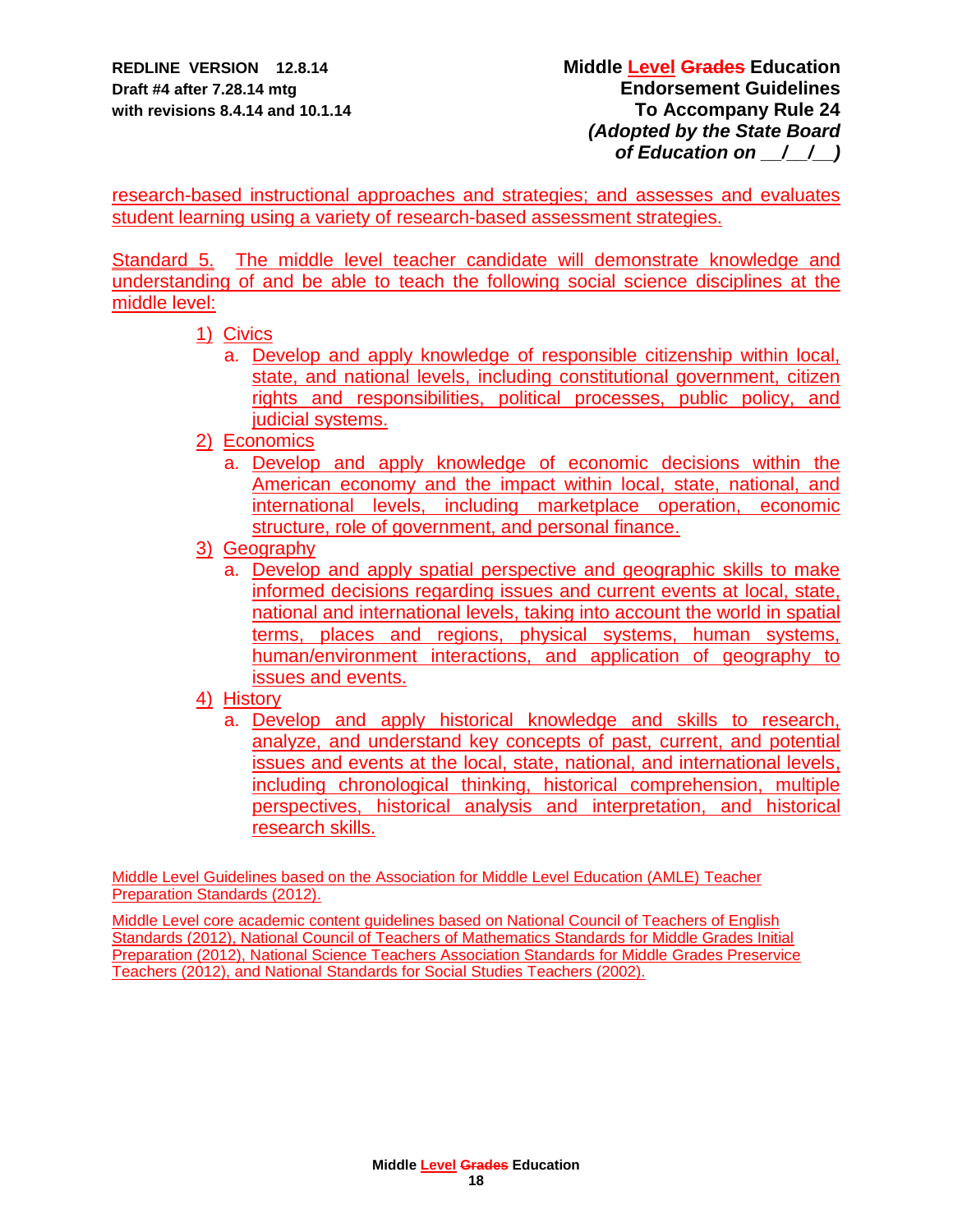Summary of Middle Grades *Ad Hoc* Meetings Discussions—6.23.14 and 7.28.14

#### **Strengths of Current MG Endorsement:**

- NE has the endorsement
- Students, especially females, are maturing at younger ages
- Emphasis of endorsement is on young adolescent growth and development vs. older adolescent growth and development
- There are teachers who want to work with the middle school age group
- Transition from elementary school to high school
- Flexibility needed for schools, depending on numbers of students—need people who can teach two content areas
- Offers better professional growth for MG endorsed teachers
- Schools are looking for MG endorsed applicants, but numbers are not there. (Number of Middle Grades initial endorsements in Nebraska has seen a significant decline over the past five years.)

#### **Weaknesses of MG Endorsement:**

- Have to take all Elem. Ed pedagogy courses—is that necessary?
- Needs to be a pathway for Elem. Ed and Secondary teachers to also get the MG endorsement.
- Are dual endorsements a possibility?
- K-12 endorsements difficult to include MG training
- Secondary teachers generally aren't looking to do MG except as a last resort for a job
- Content knowledge at middle grades level is lacking
- Flexibility?
- Looking more at output rather than input
- The MG endorsement allows a teacher to teach anything, grades 4-9
- Financial constraints—'sharing teachers' with secondary/eled level helps school budgets
- True MG schools vs. combined secondary/MG school
- Teachers do not have enough background to teach reading /literacy skills
- ELL / Diversity lacking
- Current depth of Guidelines indicators is weak in areas of specializations (especially Social Sciences area)

#### **Thoughts/Questions:**

- Content test—NE will require this for MG stand alone endorsement. At this time, content tests are not required for supplemental endorsements, but may be in the future.
- Supplemental endorsement can't stand alone, but is it an option for the MG endorsement?
- In the near future student achievement will most likely be tied to the teacher and tied to the institution where the teacher was prepared.
- High achieving MG schools—students do better at schools with a good Middle School philosophy and structure. (NE lists 8 districts with specific 5-8 MG—most are smaller schools.)
- Are we talking about a MG philosophy endorsement, vs. having skills to effectively teach in the Middle Grades?
- How much middle grades background does a teacher training program include?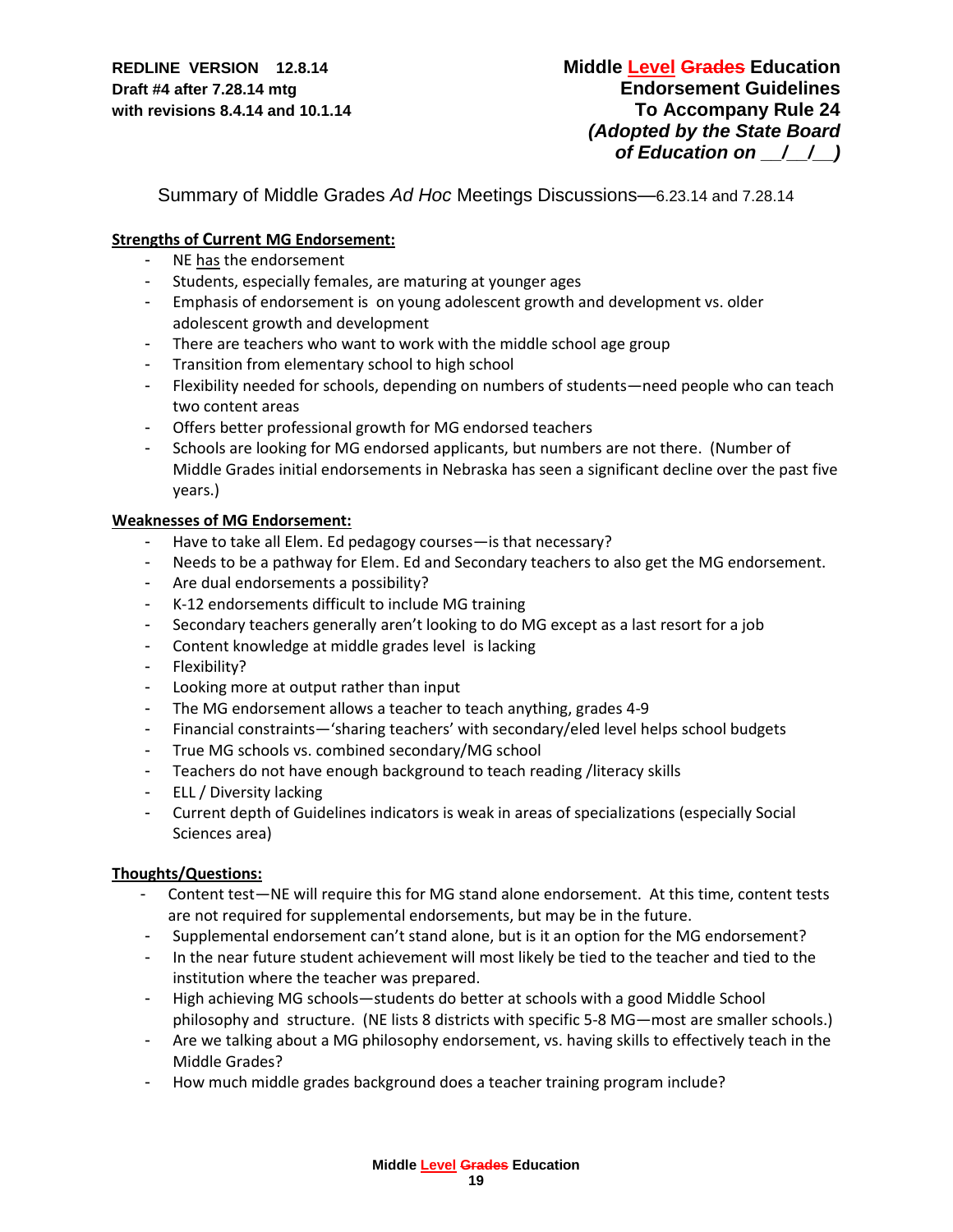#### **Stand-Alone Endorsement:**

- If it is a supplemental, what would # of hours be? (24 credit hours would be highest number.)
- Committee would like to see it continue as a stand-alone endorsement.
- Content test would be required to have a stand-alone endorsement placed on a certificate, effective 9.1.15.

#### **Grade Levels:**

-

- Leave  $4<sup>th</sup>$  grade off as it is difficult to cover, since it is a transition year
- Leave  $9^{th}$  grade off?
- If endorsement is 5-8, do get 4<sup>th</sup> & 9<sup>th</sup> grade years allowance? (Rule 10) Each school has to meet or exceed the required % of teachers assigned in their endorsed area at each level— Secondary (80%), MG (85%), and Elementary (90%).
- Keep grade levels at 4-9? No votes
- Committee pretty evenly split on making this a Grades 5-8 or Grades 5-9 endorsement. Katt suggested Grades 5-8 for now, and revisit this.

#### **Rule (gray box) Suggestions from Ad Hoc Committee members:**

- Include Reading and ESL as areas of specialization; Would Provisional ESL be an option?
- Keep 4 core areas, drop all the rest. Career Education area endorsements are now 6-12, so Agriculture, Business, FACS, and IT can be eliminated.
- Make it 36 credit hour in one content area, or 18-18 credit hours in two content areas.
- What about requiring 24 credit hours in one content area and 12 credit hours in another content area?

#### **July 28 Meeting Notes:**

- Ad Hoc Committee decision is to move both a stand-alone field endorsement and a supplemental endorsement forward. NDE staff will send out final proposals for committee review prior to October 1. Proposed endorsements will have to be posted for NCTE Executive Committee by mid-December.
- Grade Levels:  $5-9$  (Katt indicated NCTE might choose 5-8 or 6-8.)
- Committee decision: AMLE Standard 5 does not need to be included in Guidelines. Do need to make sure that reading in the content area is included.
- Content testing would be required for the stand alone endorsement, but not for the supplemental endorsement (at this time.) Madsen indicated there are two possible choices for a Praxis II Middle Grades content test. In the past, a committee comprised of practitioners and higher education faculty was called to make a recommendation as to which test to use if there was no Multi-state Standard Setting available, along with suggestions from the Nebraska ETS Client Relations Director. Further investigation will be needed.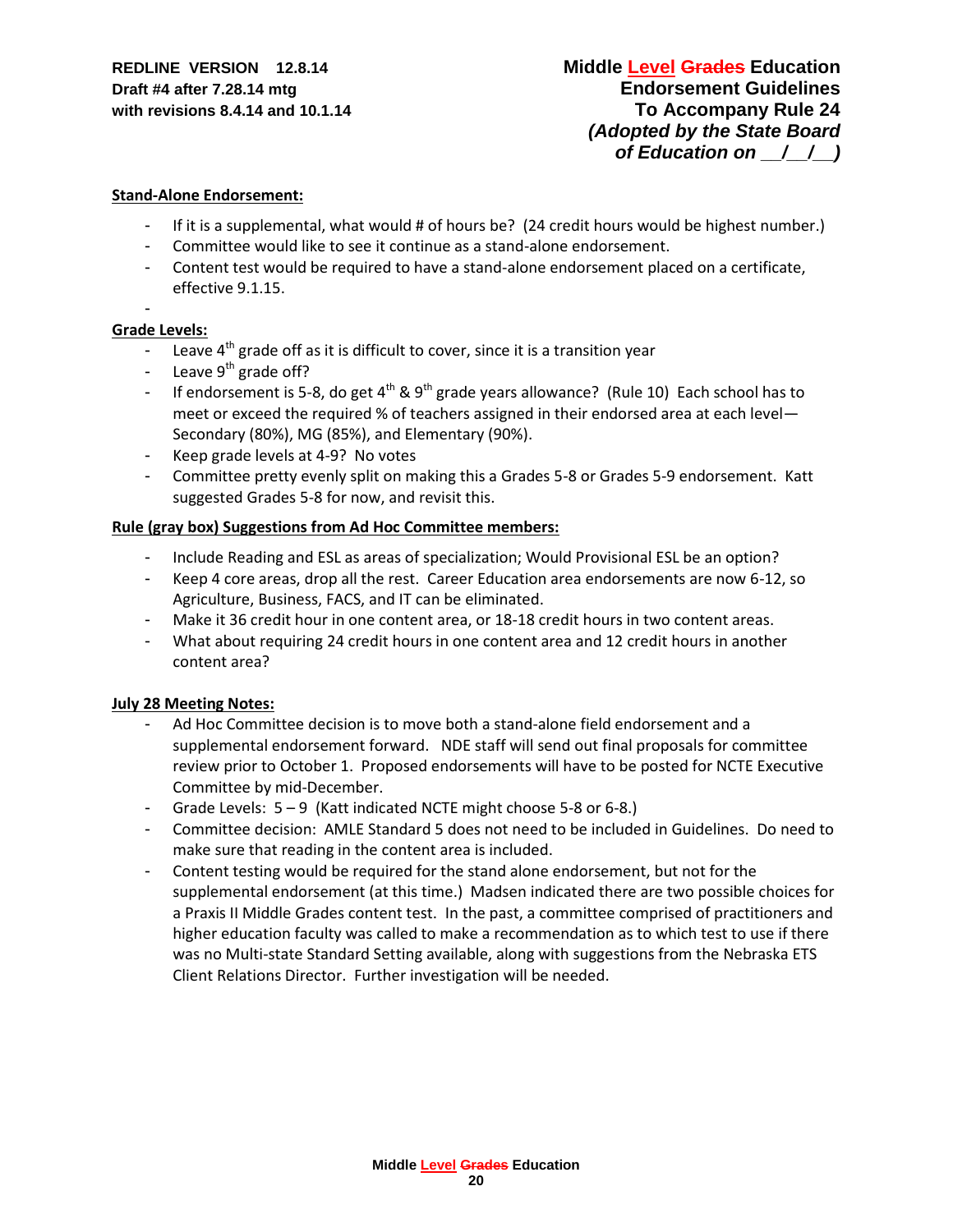## **REDLINE VERSION 12.8.14 Middle Level Grades Education Draft #4 after 7.28.14 mtg Draft #4 after 7.28.14 mtg** *Endorsement Guidelines* **with revisions 8.4.14 and 10.1.14 To Accompany Rule 24** *(Adopted by the State Board of Education on \_\_/\_\_/\_\_)*

### **MIDDLE GRADES NCTE** *Ad Hoc* **Committee Members**

**Meeting #1 – Monday, June 23, 2014 – 9:30 A.M.— 4:00 P.M. / NCSA, Lincoln, NE Meeting # 2 – Monday, July 28, 2014 – 9:30 A.M. – 4:00 P.M. / NCSA, Lincoln, NE** 

| <b>Ad Hoc Committee Requirements</b>                   | <b>Ad Hoc Committee Members</b>                                                                 |
|--------------------------------------------------------|-------------------------------------------------------------------------------------------------|
| <b>Ad Hoc Chair</b>                                    | Sharon Katt, NDE sharon.katt@nebraska.gov                                                       |
| <b>Current Teachers-</b>                               | 1. Jodie Emerson - Morton Magnet MS, OPS                                                        |
| <b>Currently endorsed and employed practitioners</b>   | Jodie.Emerson@ops.org                                                                           |
| in approved or accredited public or private            | 2. Elizabeth (Liz) Boyle - Walnut MS, Grand Island                                              |
| schools in the endorsement area at the grade           | eboyle@gips.org                                                                                 |
| levels under consideration.                            |                                                                                                 |
| <b>Faculty Members-</b>                                | 1. Bill Lopez, UN-L                                                                             |
| Faculty members from a college of DOE who are          | wlopez2@unl.edu                                                                                 |
| teaching professional education courses or             | 2. Kathleen Wheeler, Concordia - June 23 only                                                   |
| serve as the Certification Official at an approved     | Beth Pelster, Concordia                                                                         |
| educator preparation institution.                      |                                                                                                 |
| Specialists in the Content Area-                       | 1. Karen Enos, Chadron State kenos@csc.edu                                                      |
| <b>Might include Arts and Sciences college faculty</b> |                                                                                                 |
| or persons drawn from professional practice in         | 2. Patsy Brunner, UNK brunerpk@unk.edu                                                          |
| the endorsement area.                                  |                                                                                                 |
| Administrators-                                        | 1. Dave Essink, Hastings MS (Principal)                                                         |
| Administrative or supervisory personnel from           | dessink@esu9.org                                                                                |
| approved or accredited public or private schools       |                                                                                                 |
| with responsibility for supervision, leadership,       | 2. Michael Smith, Bellevue Lewis and Clark MS                                                   |
| or personnel functions at the grade levels             | michael.smith@bpsne.net                                                                         |
| and/or in the content area.                            |                                                                                                 |
| <b>NCTE Representation-</b>                            | 1. Kevin Peters, NDE Director of Certification                                                  |
| <b>Representation from the NCTE Standing</b>           | kevin.peters@nebraska.gov                                                                       |
| Committee to which the endorsement has been            | 2. Lyn Forester, NCTE (Committee B and                                                          |
| assigned.                                              | <b>Certification Officer)</b><br>lyn.forester@doane.edu                                         |
| <b>NDE Representative with responsibilities</b>        | 1. Rick Moses, NDE                                                                              |
| related to the endorsement area.                       | rick.l.moses@nebraska.gov                                                                       |
| Representatives of national/state specialty            | 1. Chris Stogill, NAMLE Board Member, Otte Blair                                                |
| professional associations or professionals             | <b>Middle School Principal</b>                                                                  |
| drawn from areas of employment related to the          | chris.stogdill@blairschools.org                                                                 |
| content area.                                          |                                                                                                 |
|                                                        | 2. Kristi Bundy, Ashland-Greenwood MS (NE<br>Teacher of the Year-6 <sup>th</sup> grade Science) |
|                                                        | kristi.bundy@agps.org                                                                           |
|                                                        |                                                                                                 |
|                                                        | 3. Joey Zbylut-Birky, NAMLE Exec Dir                                                            |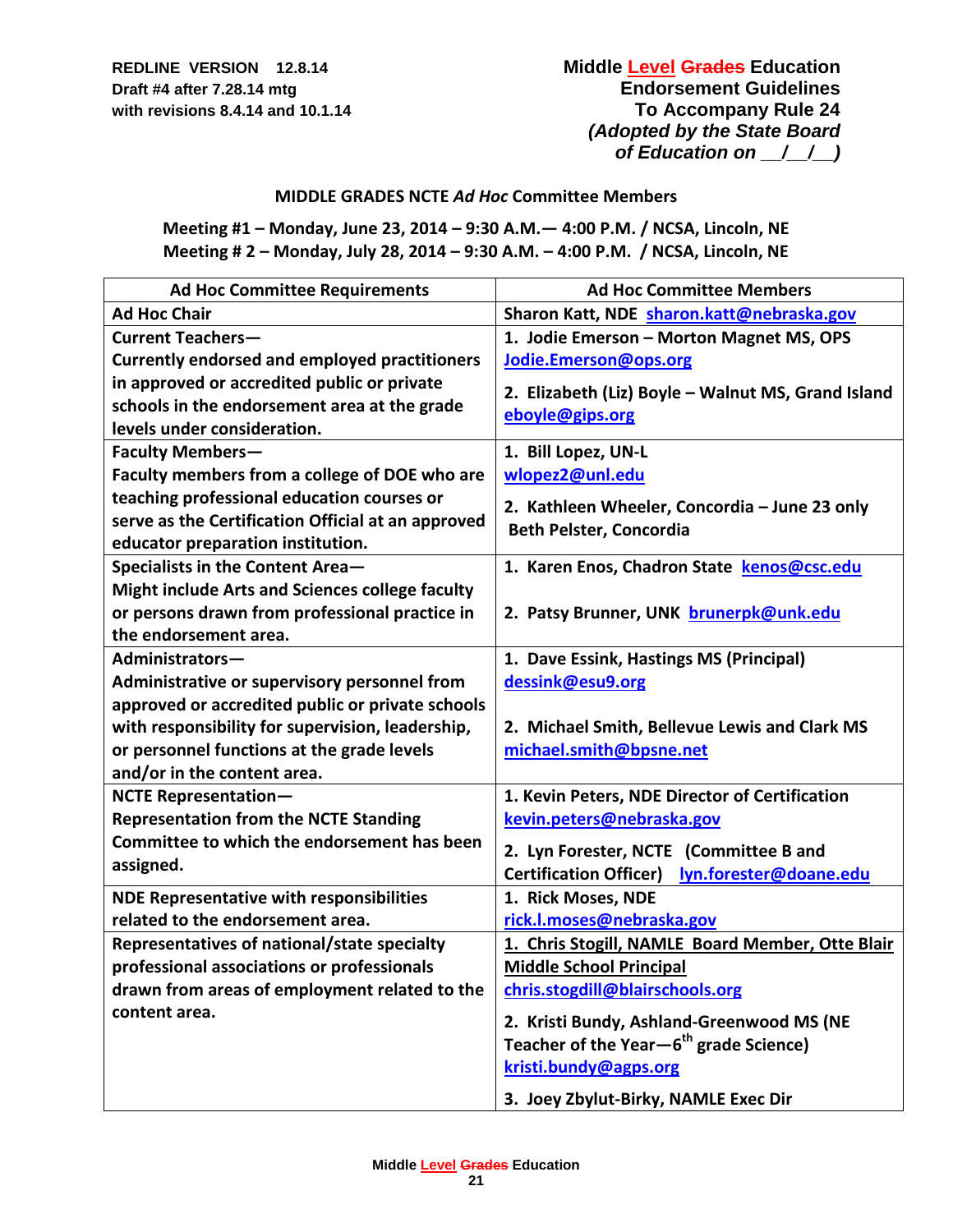|                                                                                                    | josephine.zblut-birky@ops.org                      |
|----------------------------------------------------------------------------------------------------|----------------------------------------------------|
| Additional P-12 school practitioners or higher<br>education faculty to equalize the representation | 1. Ryan Escamilla, LPS Pound MS<br>mescami@lps.org |
| between these two groups.                                                                          | 2. Lana Dummer, Aurora Middle School               |
|                                                                                                    | Idummer@4rhuskies.org (NAMLE Board)                |
| A NDE designee, who will be a non-voting                                                           | Pat Madsen, NDE                                    |
| member and serve as a consultant for the ad                                                        | pat.madsen@nebraska.gov                            |
| hoc committee.                                                                                     |                                                    |

### (Guidelines from 2000 Middle Grades endorsement)

- B. Demonstrate academic background knowledge in the following areas and be able to utilize the knowledge, skills, and processes of:
	- 1. communication, including composition and speech;
	- 2. health and wellness;
	- 3. humanities, including literature;
	- 4. mathematics;
	- 5. natural sciences;
	- 6. social sciences; and
	- 7. fine arts.

C. In a minimum of 30 semester credit hours of professional education coursework the program should prepare prospective teachers to:

- 1. demonstrate an understanding of and be able to apply knowledge of the growth and development of young adolescents with a range of abilities and disabilities including:
	- a. the physical, intellectual, emotional, and social development of young adolescents, within social and cultural contexts;
	- b. typical and atypical patterns in growth and development; and
	- c. changes in family settings, social contexts, threats to health and safety, and risk behaviors in contemporary society that affect healthy development of young adolescents.
- 2. demonstrate developmentally appropriate methodological skills and strategies for teaching the middle level core subject areas, including reading and language arts, mathematics, science, social sciences, and the fine arts.
- 3. demonstrate developmentally appropriate methodological skills and strategies for integrating two or more of the following content areas:
	- a. Agricultural Education

b. Art

c. Business Education

d. Family and Consumer Sciences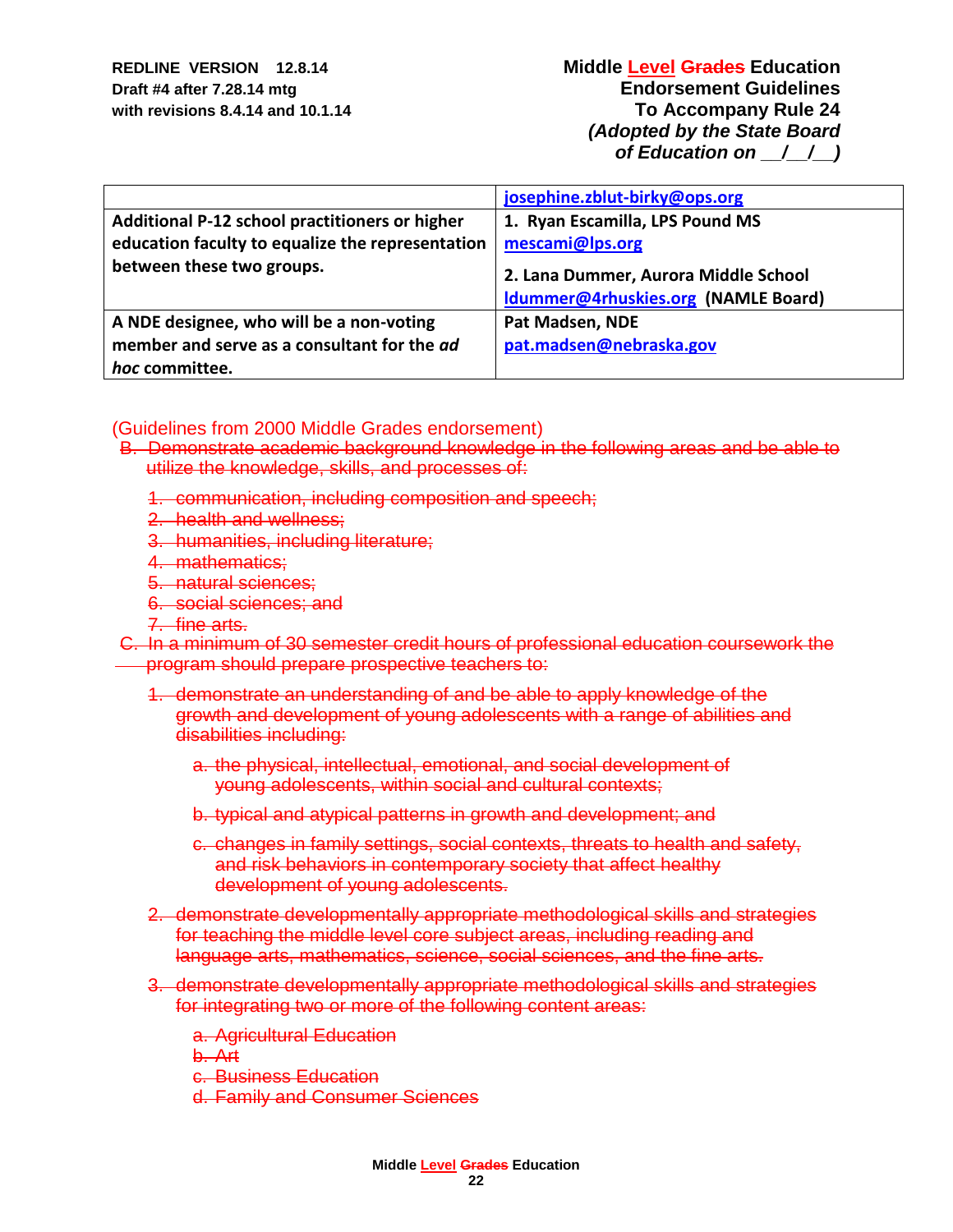e. Foreign Language

- f. Health and Physical Education
- g. Industrial Technology
- h. Language Arts
- i. Mathematics
- j. Natural Sciences
- k. Social Science

4. utilize teaching skills and strategies appropriate for young adolescents in each of the prospective teacher's content areas of specialization, including being able to:

- a. create and evaluate learning environments and activities which are developmentally appropriate and culturally responsive;
- b. utilize multiple assessment strategies for the purposes of planning instruction and facilitating student learning, including being able to utilize prescriptive skills in planning and modifying individual and group instruction:
- c. develop rigorous and developmentally appropriate curriculum for young adolescents;
- d. teach the basic concepts and skills of inquiry;
- e. plan, implement, and assess integrated curriculum;
- f. teach reading and writing relevant to the prospective teacher's content areas of specialization;
- g. structure instruction so that all students are both challenged and successful, including being able to:
	- (1) demonstrate skills in differentiating curriculum and instruction, and
	- (2) modify the environment to meet the special needs of young adolescents with a range of abilities and disabilities;
- h. utilize strategies which facilitate students attaining mastery of content;
- i. incorporate learners' ideas, interests, and questions into the exploration of curriculum and pursuit of knowledge; and
- j. utilize multiple grouping strategies that emphasize interdependence, cooperation, and individual responsibilities.

### 5. demonstrate positive relationships with young adolescents, including being able to:

- a. facilitate students in their own problem solving;
- b. recognize and respond appropriately to the diversity among young adolescents; and
- c. manage student behavior while concurrently promoting self-discipline and positive self-image.
- 6. demonstrate cooperative and collaborative skills in working with others, including being able to:
	- a. collaborate and team teach with one or more teachers; and
	- b. collaborate with families, resource persons, and community groups to achieve common goals for young adolescents.
- 7. demonstrate an understanding of and ability to apply current research and best practices, and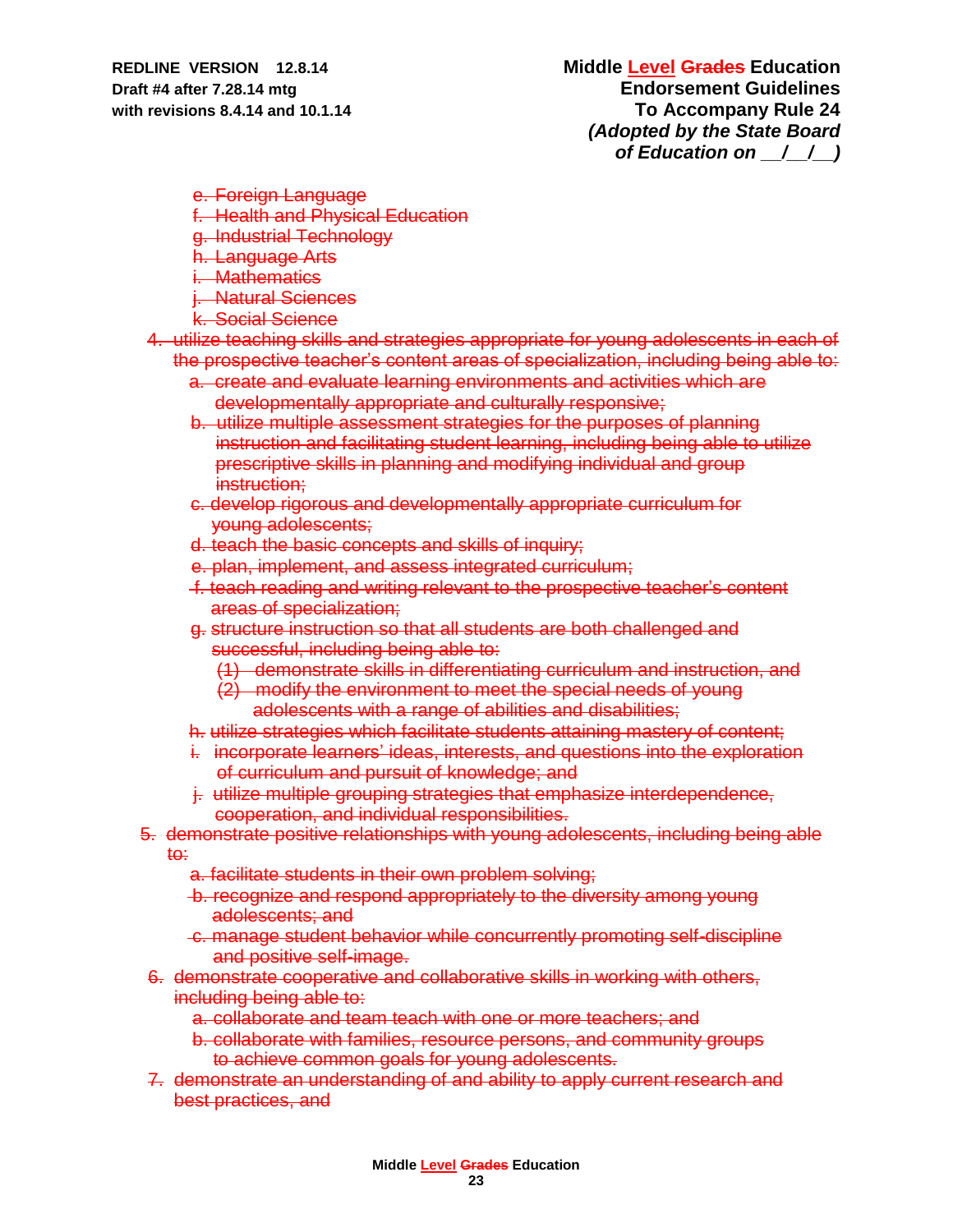- 8. demonstrate understanding of the philosophy and history of middle level education.
- D. Demonstrate competence in two (2) or more Content Areas of Specialization with a minimum of 18 semester hours in each for a total of 36 semester hours. An endorsement in any of the Special Education endorsements, which includes any portion of grades 4 through 9, may be accepted in lieu of one Content Area of Specialization. The Content Areas of Specialization should be selected from the following list of content areas and candidates must be able to demonstrate the competencies in the selected areas:

### 1. **Agricultural Education**. The program should prepare prospective teachers to:

- a. utilize advanced technology to gather information and data, calculate, and write reports;
- b. access information and resources from multiple sources;
- c. create curriculum which meets diverse student needs;
- d. manage laboratories and field experiences;
- e. provide information regarding career opportunities in agriculture;
- f. research, evaluate, and apply new technologies in the agricultural industry;
- g. provide leadership to and serve as advisor for FFA and Young Farmers;
- h. analyze the impact of the agriculture industry on the economy of a community, state, nation, and at an international level;
- i. analyze the critical elements of human relations and communications related to sales and service, including solving customer problems, customer follow-up, and using ethical business procedures;
- j. describe the various crops, including those grown in Nebraska, and the characteristics of each;
- k. evaluate cropping decisions, analyze cultural conditions, and solve problems affecting plant growth based on environmental as well as economic considerations;
- l. describe the production, marketing, and economic impact of the horticulture industry;
- m. analyze the interrelationships between the agricultural industry and natural resources;
- n. describe major features and resources of the ecosystem and their importance to the agriculture industry;
- o. analyze global issues related to the finiteness of resources, consumption patterns, and need for clean air, clean water, and solid waste management;
- p. describe various species of livestock, including those raised in Nebraska, and the characteristics of each;
- q. evaluate livestock management decisions, including profitability and environmental effects including: (1) the fundamentals and interrelationships between nutrition, animal health, reproduction, and genetics on livestock,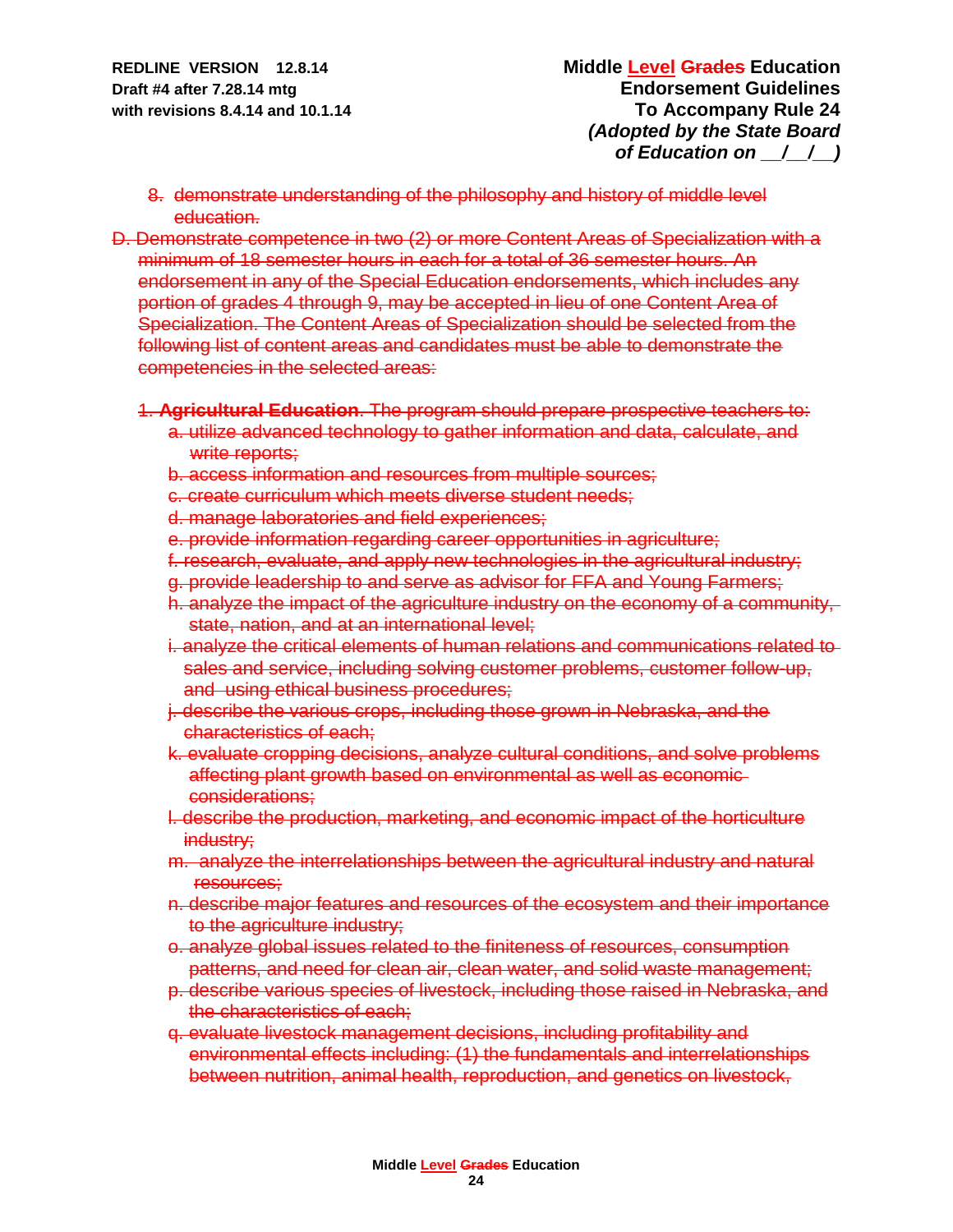companion, and non-traditional animals; and (2) the effects of nutrition, animal health, reproduction, and genetics on marketing;

- r. solve problems in agricultural mechanics, including being able to utilize an operator's manual;
- s. demonstrate competence in the basic use of mechanical tools, equipment, facilities, and accessories;
- t. describe the interrelationship between the food industry and social and cultural practices, including market demand; and
- u. analyze leadership skills and performance situations.
- 2. **Art**. The program should prepare prospective teachers to:
	- a. describe the foundations and philosophies of art education;
	- b. plan, organize, deliver, and assess a comprehensive art education program to meet the needs of all students;
	- c. demonstrate knowledge and understanding of art appreciation in a variety of contemporary and past cultures;
	- d. describe, analyze, interpret, and evaluate works of art;
	- e. demonstrate knowledge and understanding of aesthetics, the philosophical aspects of art, and the contributions of art to the individual, to community, and to society-at-large;
	- f. demonstrate an understanding of and be able to apply a variety of ideas, media, techniques, evolving technologies, and processes in both two and three dimensional art;
	- g. demonstrate an understanding of safety standards; and
	- h. establish safe instructional practices in the classroom.
- 3. **Business Education**. The program should prepare prospective teachers to:
	- a. demonstrate knowledge and understanding of the concepts, principles and processes of:
		- (1) accounting,
		- (2) economics or personal finance,
		- (3) management,
		- (4) oral, written, and technological communication, and
		- (5) information technologies and systems;
		- b. demonstrate knowledge and understanding of the principles and functions of the United States economic system;
		- c. demonstrate knowledge and understanding of the relationship of the United States economy to the global economy;
		- d. create learning experiences that facilitate students' acquisition of the role of the consumer in the United States economy;
		- e. create learning experiences that facilitate students' abilities to make consumer decisions and solve consumer problems;
		- f. create learning experiences that facilitate students' acquisition of the principles of entrepreneurship, and the process of starting and maintaining a business;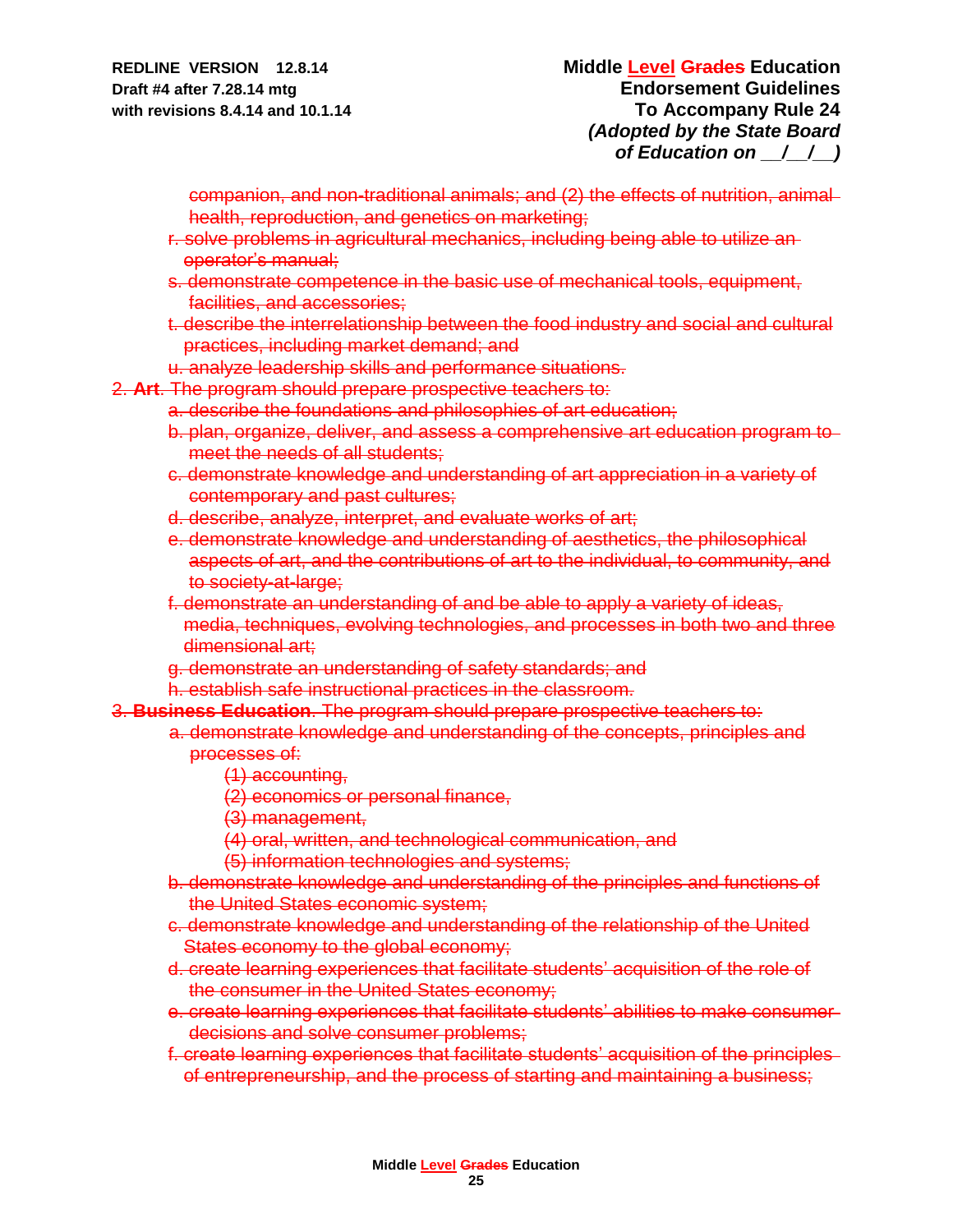- g. create learning experiences that facilitate students' abilities to utilize advanced technologies;
- h. provide information regarding career opportunities in the field of business;
- i. utilize advanced technology to gather information, manage data, and communicate with a variety of audiences; and
- j. utilize vocational student organizations, e.g., Future Business Leaders of America, to develop leadership abilities.

# 4. **Family and Consumer Sciences.** The program should prepare prospective teachers

to:

- a. demonstrate knowledge and an understanding of the relationship between family strengths and impact on individuals;
- b. analyze the nature, functions, and significance of human relationships in the family and society;
- c. develop, select, and use personal, social and material resources to meet human needs;
- d. analyze physical, psychosocial, economic, cultural, and aesthetic well-being of individuals;
- e. demonstrate an understanding of the role of individuals and families as consumers of goods and services;
- f. use current and emerging technologies;
- g. incorporate into instruction career exploration that examines the reciprocal nature of career choices and family life; and
- h. provide information regarding career opportunities in the field of family and consumer science.
- 5. **Foreign Language**. The program should prepare prospective teachers to:
	- a. demonstrate intermediate-high level of proficiency in the target language by being able to:
		- (1) handle successfully most uncomplicated communicative tasks and social situations. The applicant can initiate, sustain, and close a general conversation with a number of strategies appropriate to a range of circumstances and topics, but errors are evident. The limited vocabulary still necessitates hesitation and may bring about slightly unexpected circumlocution. There is emerging evidence of connected discourse, particularly for simple narration and/or description. The speaker can generally be understood even by interlocutors not accustomed to dealing with speakers at this level, but repetition may still be required;
		- (2) sustain understanding over stretches of connected discourse on a number of topics pertaining to different times and places; however, understanding is inconsistent due to failure to grasp main ideas and/or details:
		- (3) read consistently with full understanding simple connected texts dealing with basic personal and social needs about which the reader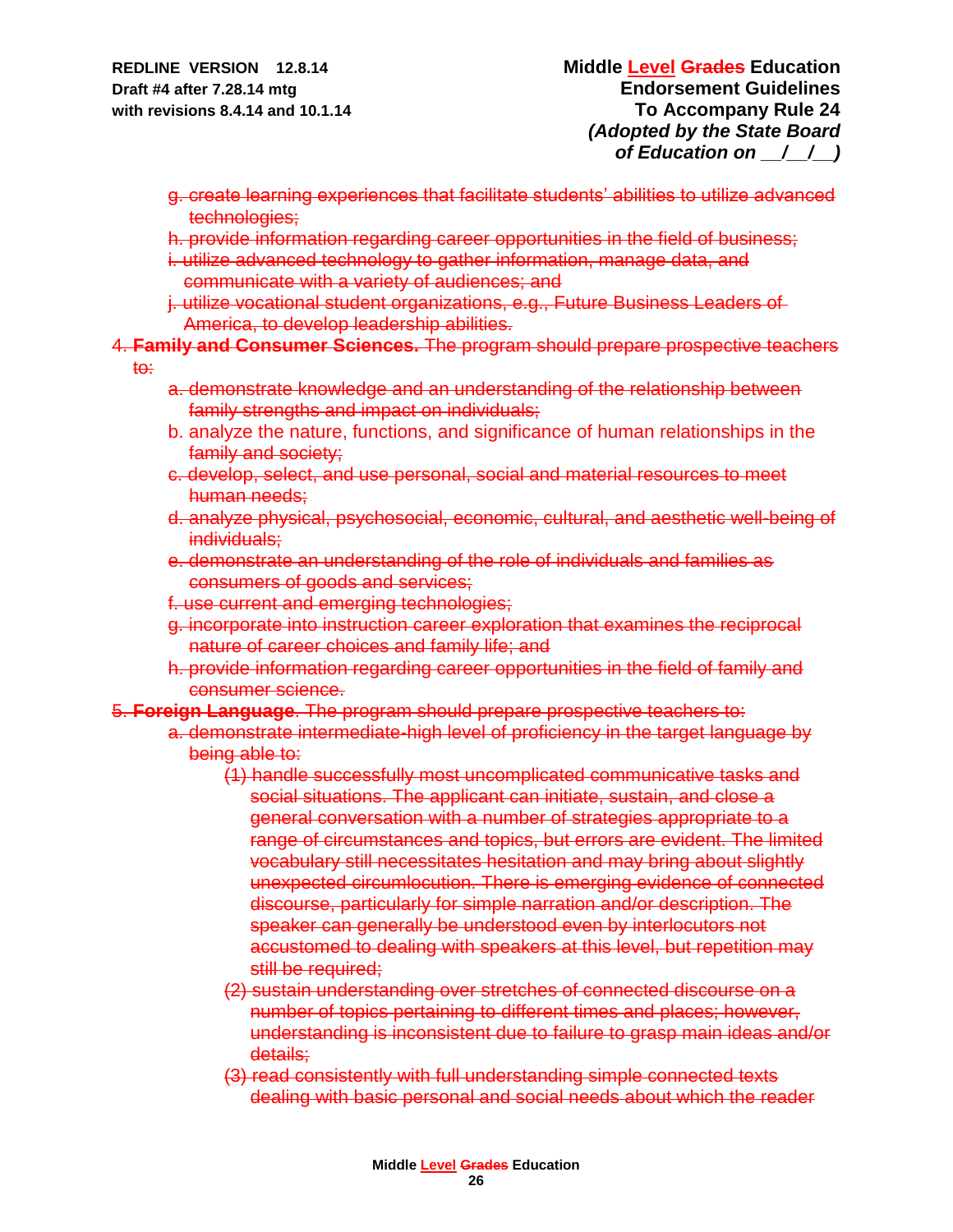has personal interest and/or knowledge. Can get some main ideas and information from texts at the next higher level featuring description and narration. Structural complexity may interfere with comprehension; for example, basic grammatical relations may be misinterpreted and temporal references may rely primarily on lexical items. The applicant has some difficulty with the cohesive factors in discourse, such as matching pronouns with referents. The applicant may have to read material several times for understanding; and

- (4) meet most practical writing needs and limited social demands. The applicant can take notes in some detail on familiar topics and respond in writing to personal questions. He/she can write simple letters, brief synopses and paraphrases, summaries of biographical data, work and school experience. In those languages relying primarily on content words and time expression to express time, tense, or aspect, the applicant displays some precision; where tense and/or aspect is expressed through verbal inflections, forms are produced rather consistently, but not always accurately. He/she has an emerging ability to describe and narrate in paragraphs. He/she rarely uses basic cohesive elements, such as pronominal substitutions or synonyms in written discourse. The writing, though faulty, is generally comprehensible to natives used to the writing of nonnatives.
- b. The program should prepare applicants to demonstrate the relationships between culture and language, including the ability to:
	- (1) demonstrate an understanding of the relationship between the perspectives and practices of the target culture and use this knowledge to interact effectively in cultural contexts;
	- (2) demonstrate an understanding of the relationship between the perspectives and products/contributions of the target culture; and
	- (3) utilize authentic materials for foreign language instruction, including instruction regarding the target culture.
- c. The program should prepare applicants to engage in appropriate pedagogical practices, including the ability to:
	- (1) demonstrate an understanding of the relationships among central concepts of learning and teaching foreign languages, including the ability to communicate high expectations and create meaningful learning experiences for all students, including:
		- (a) use effective communication techniques to foster active inquiry, collaboration, and supportive interaction in the foreign language classroom;
	- (2) demonstrate an understanding of how students differ in their approaches to foreign language learning and are able to adapt instructional strategies to encourage all students' cognitive development;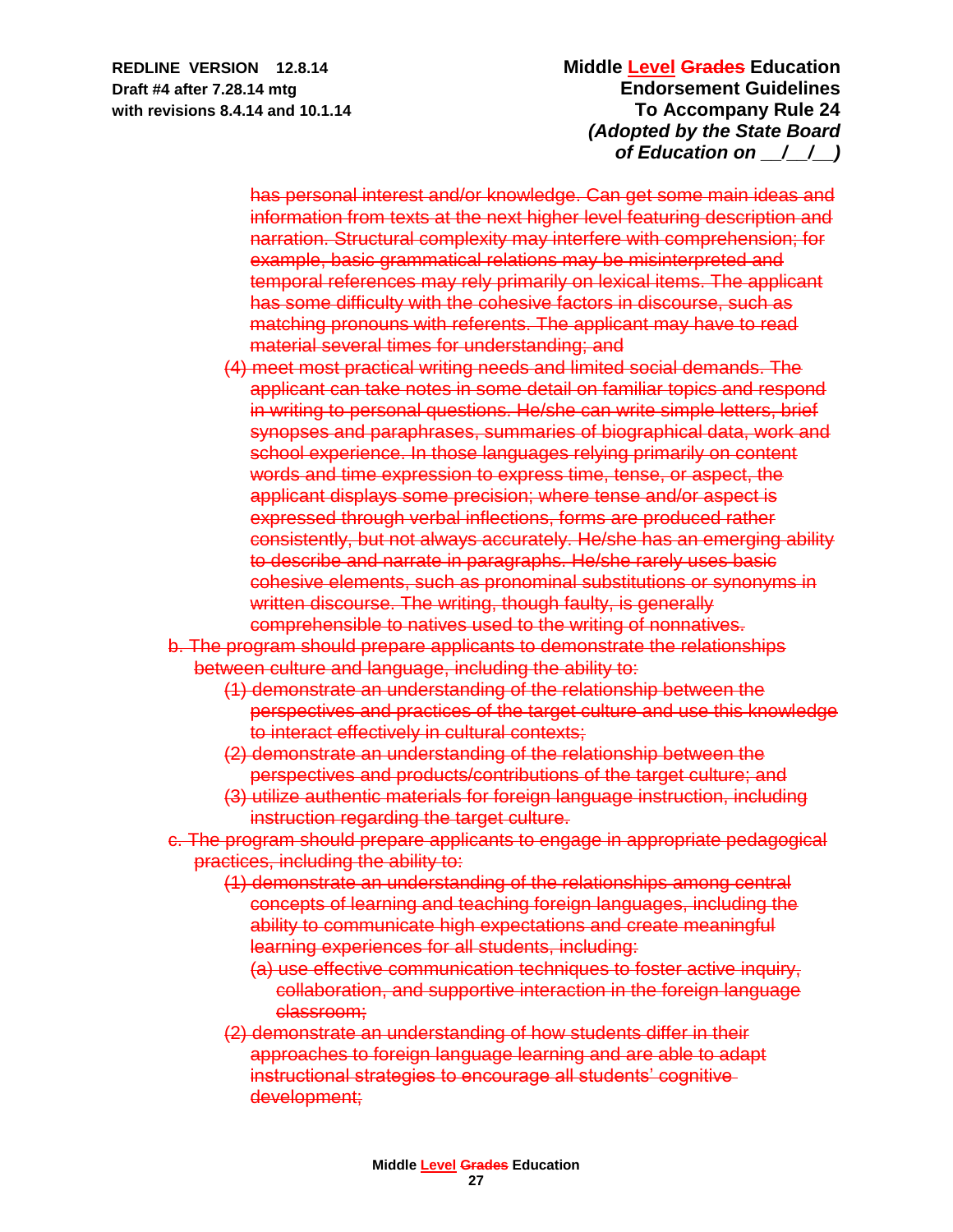- (3) analyze the impact of diverse learning styles and thinking processes in order to produce meaningful language experiences for all students;
- (4) create learning environments that encourage positive social interaction, motivation, and active engagement in learning foreign languages;
- (5) plan, implement, and assess foreign language curriculum goals and content which reflect school district guidelines, student needs, and the communities they represent;
- (6) be reflective foreign language teachers who continually evaluate the impact of instructional decisions on others (students, parents, and professionals in the learning community);
- (7) integrate foreign language and other content areas; and
- (8) describe how different languages use different patterns to communicate and apply this knowledge to their own language.
- d. The program should prepare applicants to work with families, other professionals, and diverse communities, including the ability to:
	- (1) foster relationships and collaborative skills with families, colleagues, and community agencies to support foreign language acquisition;
	- (2) seek appropriate multicultural connections and integrate those perspectives into the foreign language curriculum to prepare students for participation in a diverse world; and
	- (3) become actively involved in leadership opportunities that promote professional growth in the foreign language area;
- e. The program should prepare applicants to demonstrate how facility in foreign language promotes career opportunities and interpersonal skills; and
- f. The program should prepare applicants to demonstrate knowledge of a variety of books written for early adolescents in the target language.
- 6. **Health and Physical Education.** The program should prepare prospective teachers

to:

- a. select, plan, teach and evaluate developmentally appropriate health and physical education curriculum;
- b. apply knowledge of anatomy, physiology, and related sciences to personal and community health care, and physical education activities;
- c. describe the aims and objectives of a comprehensive school health education program, and specifically the components of health instruction and physical education;
- d. demonstrate an understanding of the sociological aspect related to health and physical activity, including:
	- (1) the interrelatedness of culture, language, ethnicity, and/or gender on health care issues and the selection of and involvement in physical activities:
	- (2) the variations in social dynamics among individuals in small group and large group activities; and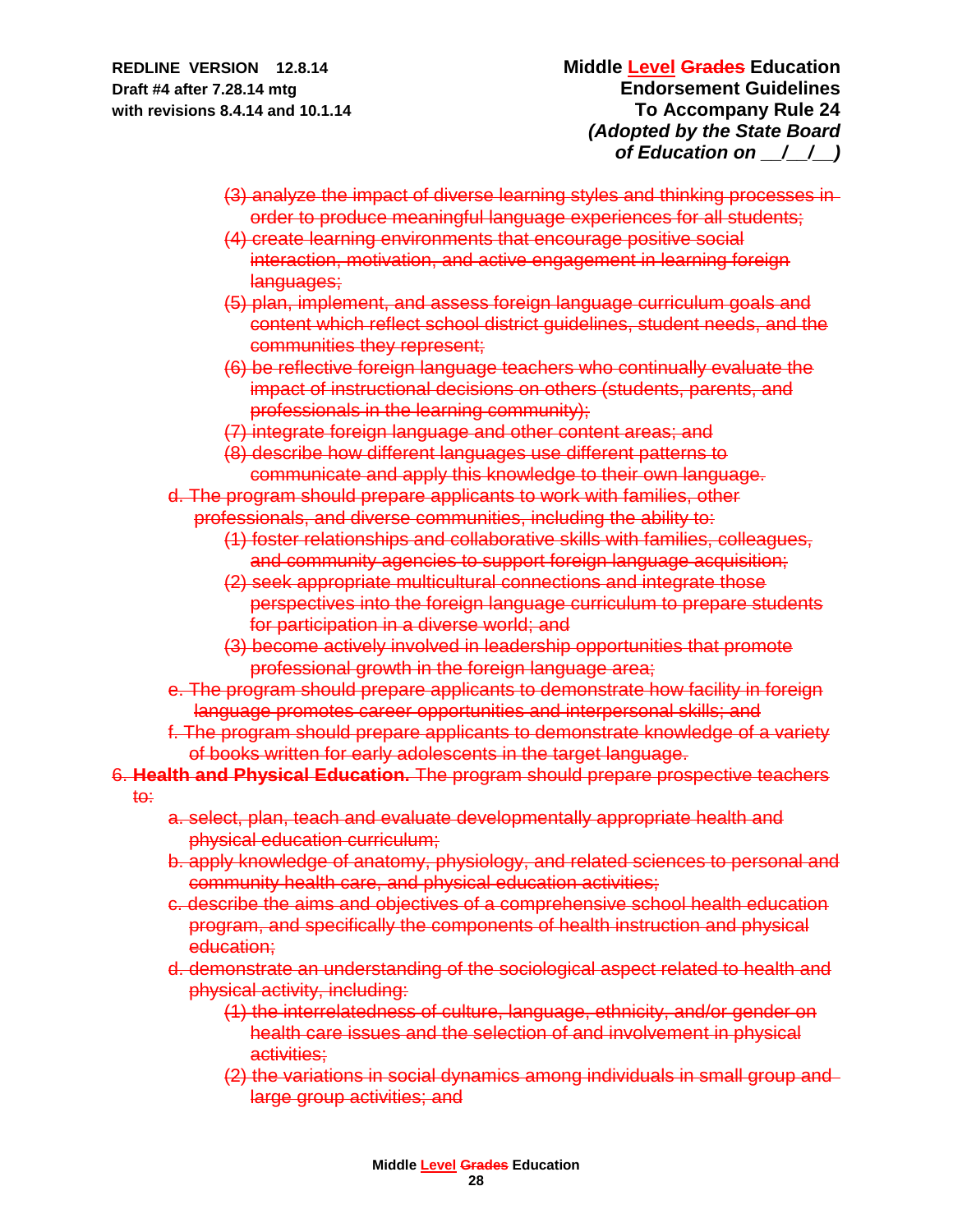(3) the role of physical activities in social, ethical and moral development; e. analyze the interrelationships of personal and community behaviors and health;

- f. demonstrate an understanding of methods to reduce the occurrence of the health risk behaviors which most negatively affect children and adolescents (e.g., physical inactivity, intentional and unintentional injuries, dietary habits, tobacco use, alcohol and other drug use, and sexual activity which results in sexually transmitted diseases, including HIV/AIDS, and unintended pregnancy);
- g. analyze situations to prevent injuries and the spread of contagious diseases;
- h. describe the effects of prescription and non-prescription drugs on general well being and the community;
- i. describe the factors involved in emotional and mental health, ways for promoting acceptable emotional reactions, ways for promoting mental health (including exercise), and community responses and responsibilities;
- j. demonstrate an understanding of and skills in basic locomotor, non-locomotor, and manipulative movement skills and patterns, e.g., walking, throwing, twisting;
- k. demonstrate an understanding of and skills in traditional individual, dual, and team sports and games;
- l. demonstrate an understanding of and skills in contemporary, noncompetitive activities suitable for participation throughout life, e.g., hiking, skating, cycling;
- m. demonstrate an understanding of and skills in basic rhythmic activities as well as various dance forms;
- n. demonstrate an understanding of and skills in exercise and fitness as an activity or series of activities, and the physiological effects of exercise;
- o. demonstrate an understanding of human movement from a motor development and motor learning perspective;
- p. demonstrate an understanding of typical and atypical social, cognitive, and psychomotor development of children and adolescents;
- q. demonstrate an understanding of the philosophical and historical development of health and physical education;
- r. create and utilize formative and summative fitness, motor skills, and cognitive assessment skills;
- s. design adapted physical education learning experiences for students with special needs; and
- t. participate in reflective practices and collaboration with colleagues in order to foster professional growth and to advocate for the health and physical education program.
- 7. **Industrial Technology.** The program should prepare prospective teachers to:
	- a. demonstrate industrial technology education laboratory management techniques that incorporate current federal, state, and local environmental, safety and health guidelines;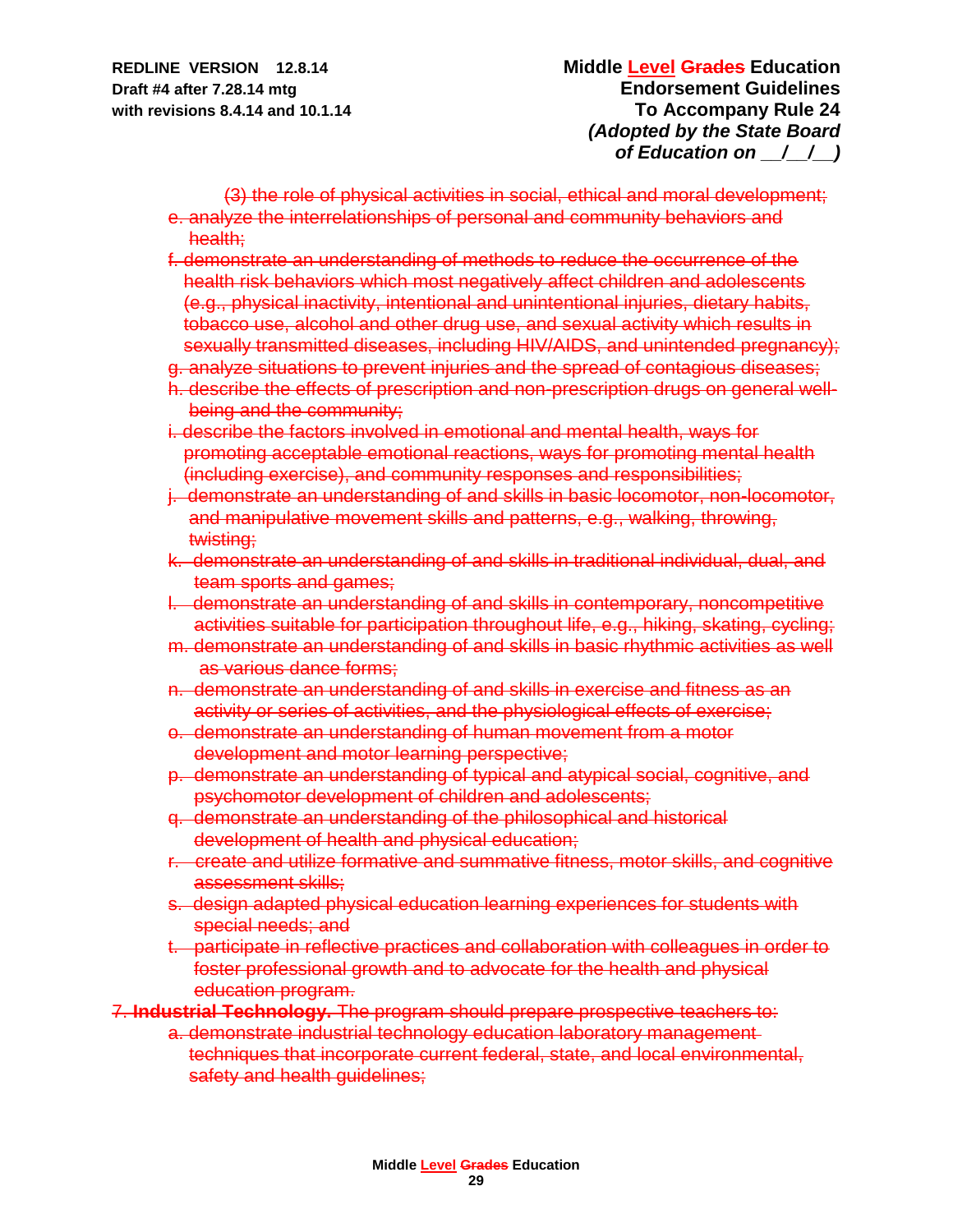- b. plan, organize, deliver and assess a comprehensive industrial technology education program to meet the needs of all students;
- c. establish and employ safety standards and procedures in the instructional environment of the industrial technology laboratory and classroom;
- d. research, evaluate and apply current and emerging technologies in industrial technology;
- e. utilize advanced technology to gather information, data to formulate and write curriculum specific reports;
- f. create curriculum which meets diverse student population needs;
- g. demonstrate psychomotor skills and competence in the safe and proper use of tools and equipment currently used in the construction, manufacturing, communications and transportation industries;
- h. access information and resources from multiple sources;
- i. analyze the nature, function and significance of industrial systems to society;
- j. describe the foundations and philosophies of industrial education and their relationships to career and technical education;
- k. incorporate career exploration and exposure to career opportunities in industrial technology;
- l. integrate Nebraska Content Standards for reading and writing, mathematics, science, and social sciences into the industrial technology education curriculum;
- m. demonstrate an understanding and ability to use current technologies associated with industrial technology; and
- n. demonstrate an understanding of the characteristics and fabrication processes of materials utilized by the construction, manufacturing, communications and transportation industries.

8. **Language Arts**. The program should prepare prospective teachers to:

- a. demonstrate knowledge and an understanding of the English language, including being able to:
	- (1) demonstrate an understanding of language acquisition and development;
	- (2) demonstrate how reading, writing, listening, viewing, and thinking are interrelated;
	- (3) recognize the impact of cultural, economic, political, and social environments upon language;
	- (4) demonstrate an understanding of diversity in language use, patterns, and dialects across cultures, ethnic groups, geographic regions, and social roles;
	- (5) demonstrate an understanding of how and why the English language evolves;
	- (6) demonstrate an understanding of English grammars;
	- (7) demonstrate an understanding of syntax and phonology; and
	- (8) demonstrate an understanding of the various purposes for which language is used.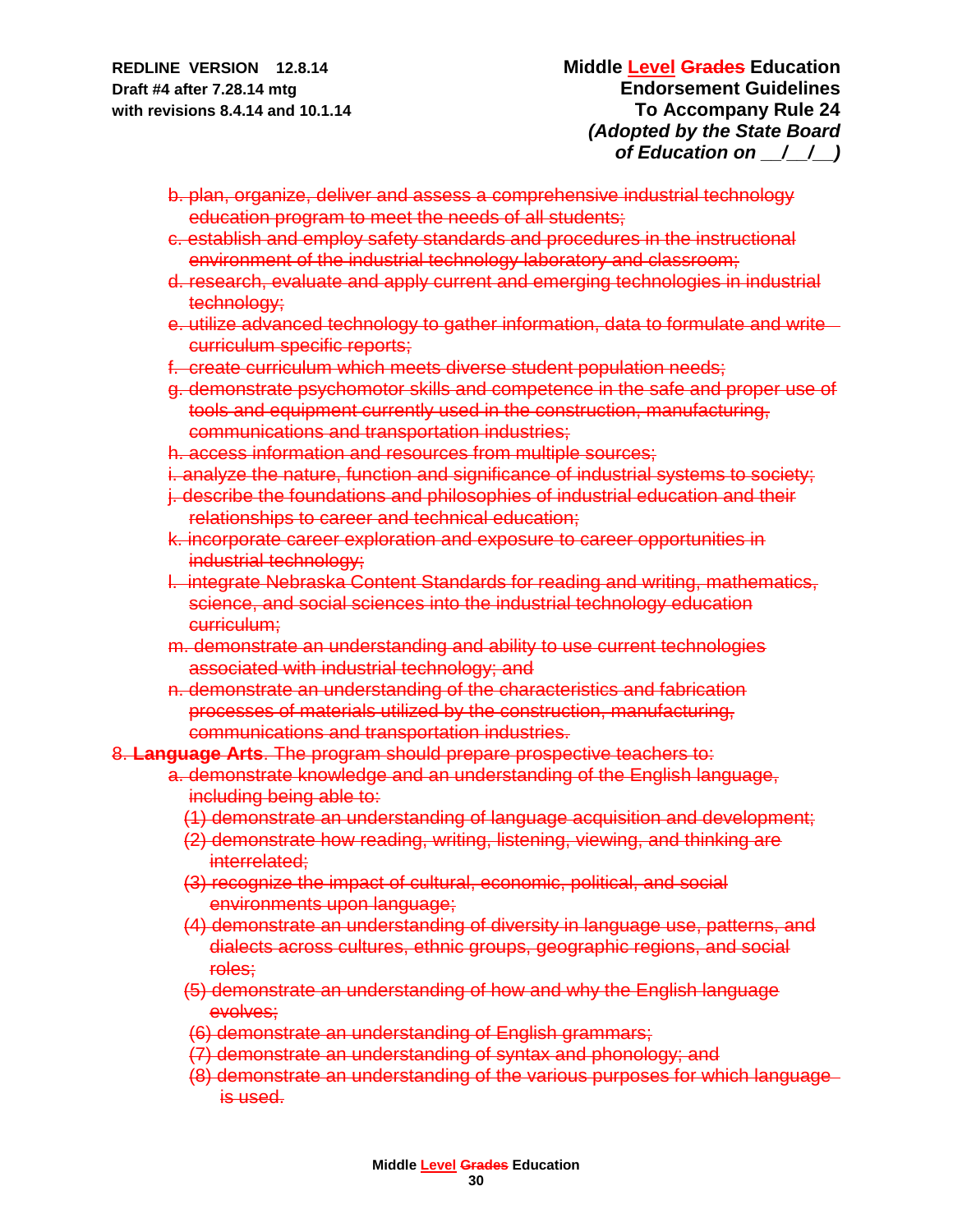- b. demonstrate knowledge and an understanding of reading processes, including being able to:
	- (1) describe reading and writing development;
	- (2) teach basic skills and strategies in reading and writing;
	- (3) teach students to use reading and writing as tools for learning;
	- (4) motivate readers and writers using a wide variety of methods and materials;
	- (5) match reading materials with students abilities;
	- (6) involve parents in cooperative efforts and programs;
	- (7) use a wide range of strategies to comprehend, interpret, evaluate, and appreciate literary and other texts; and
	- (8) demonstrate an understanding of the uses of reading for different purposes.
- c. demonstrate knowledge and an understanding of different composing processes, including being able to:
	- (1) use a wide range of writing strategies to generate meaning and to clarify understanding;
	- (2) produce different forms of written discourse for various audiences demonstrating conventional usages for those forms and audiences;
	- (3) demonstrate how written discourse can influence thought and action; and
	- (4) revise, edit, and proof read written text.
- d. demonstrate knowledge and an understanding of an extensive range of literature, including being able to:
	- (1) demonstrate knowledge of a broad historical and contemporary spectrum of United States and world literatures, including
		- (a) literature from a range of cultures;
		- (b) literature from a range of genres;
		- (c) literature by authors of both genders;
		- (d) literature by authors of color; and
	- (2) demonstrate an extensive knowledge of award winning books especially written for early adolescents, including themes, character, settings, and level of reading difficulty.
- e. demonstrate knowledge and an understanding of the range and influence of print and nonprint media and technology in contemporary culture, including being able to demonstrate an understanding of and the ability to use current technologies in communication;
- f. demonstrate methods for conducting inquiry research; and
- g. demonstrate an understanding of and be able to apply the principles of contemporary rhetoric, interpersonal communication, and public address.
- 9. **Mathematics**. The program should prepare prospective teachers to:
	- a. demonstrate an understanding of and model, in a variety of ways, basic concepts of number and operations, including being able to: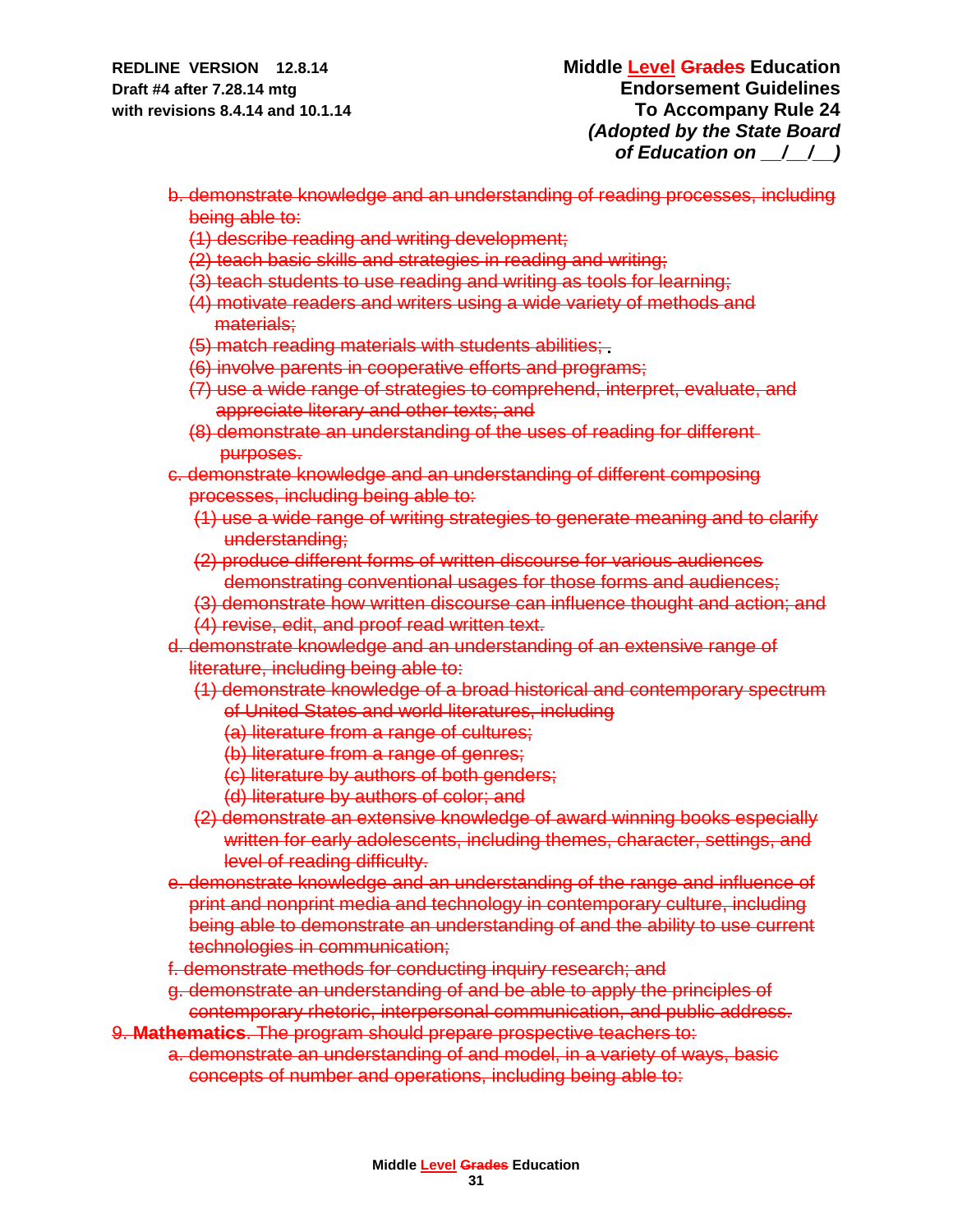- (1) demonstrate an understanding of the conceptual basis for the real number system, including properties that unite and separate various number systems;
- (2) describe the additive and multiplicative nature of numbers, and facilitate students in transitioning from additive to multiplicative models;
- (3) recognize the pervasiveness of proportionality across mathematical strands, and apply the concept as a model in describing a variety of situations, including those calling for ratios and percent;
- (4) demonstrate an understanding of the various ways of making estimates, and appropriate and inappropriate uses of estimates; and
- (5) utilize technology, hands-on activities, and manipulatives to support and facilitate appropriate development of numerical skills, and solve a variety of problems using mental processes, pencil and paper, and calculators.
- b. recognize algebra as a language for modeling problem situations and representing numerical patterns and quantitative relationships in symbolic and graphical forms, including being able to:
	- (1) describe the importance of early work with basic patterns and the later conceptual development of important ideas related to functions;
	- (2) demonstrate an understanding of the algebraic techniques and procedures for transforming and simplifying algebraic representations, as well as how to reason about relations and how to draw inferences in solving problems;
	- (3) demonstrate an understanding of the different kinds of functional relations - including polynomial, exponential, rational and trigonometric functions and create examples of each.
- c. demonstrate an understanding that geometry provides a repertoire of techniques for describing, representing, and reasoning about the shape, size, measure, and position of objects and visual patterns, including being able to:
	- (1) describe the characteristics of different shapes and how shapes can be related;
	- (2) use geometric concepts to record and analyze properties of shapes and patterns and to study the ways those objects and patterns change when acted upon by transformations;
	- (3) use geometric relations in Euclidean and other geometric spaces to solve problems in fields from architecture and engineering to space science and the design of communication networks;
	- (4) demonstrate an understanding of the structure and use of systems of measurement, including being able to solve a variety of problems involving geometry and measurement; and
	- (5) use algebraic methods to help in reasoning about geometric situations, including use of visual models and methods to provide insight in thinking about patterns in quantitative and symbolic data.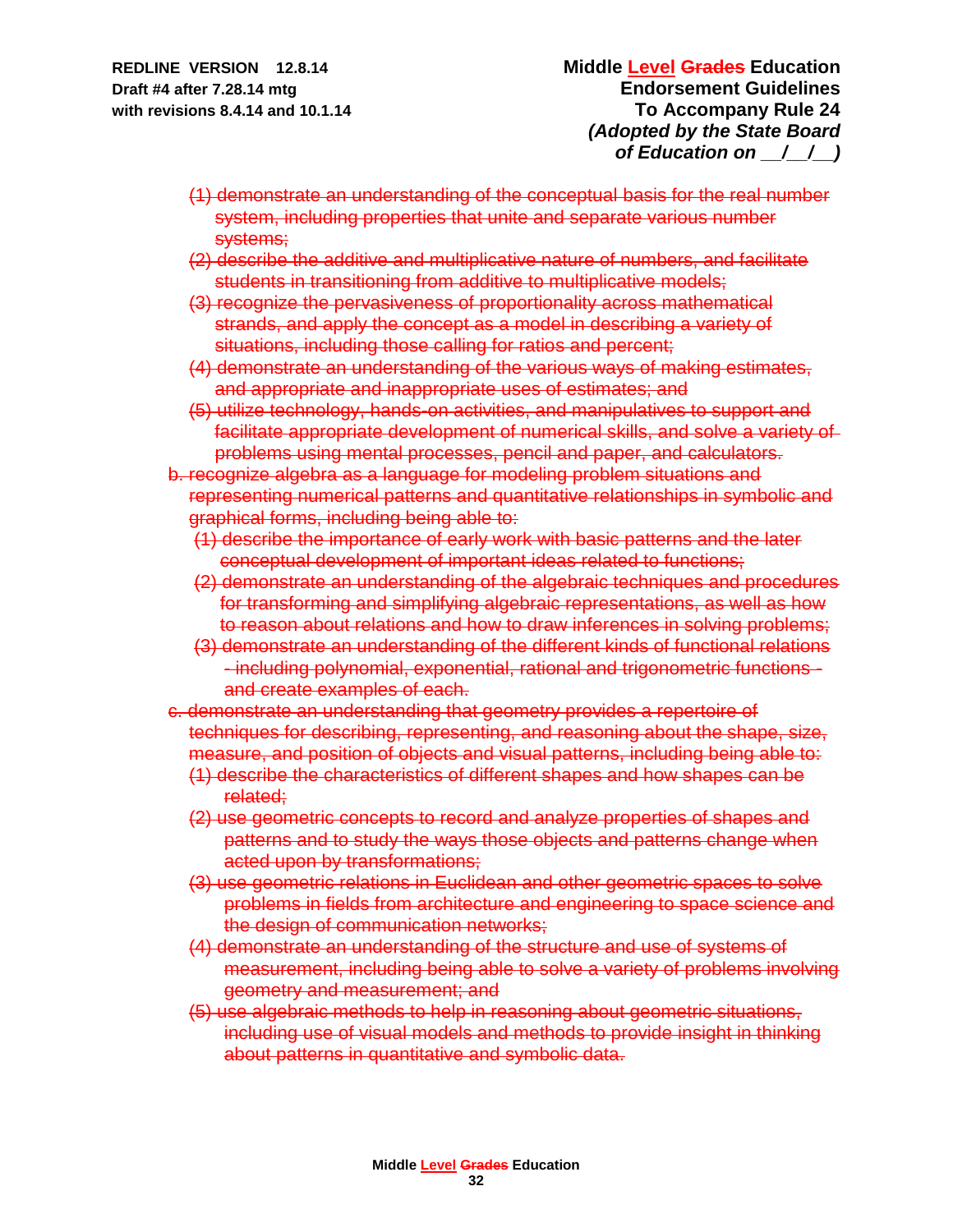- d. demonstrate an understanding of and be able to apply the conceptual and procedural tools for collecting, organizing, and reasoning about data, including being able to:
	- (1) utilize a variety of formats for collecting and reporting data;
	- (2) demonstrate an understanding of the basic principles of inference;
	- (3) apply numerical and graphical techniques for representing and summarizing collections of data, to interpret and draw inferences from the data, and make decisions in a wide range of applied problem situations;
	- and (4) use statistical methods to make generalizations about samples based on the methods and language of probability.
- e. demonstrate an understanding of and be able to apply the concepts of discrete mathematics, including being able to:
	- (1) apply algorithmic thinking to solve problems involving discrete data;
	- (2) represent problems using matrices, finite graphs, and tree diagrams;
	- (3) use counting techniques to enumerate possibilities involving order and combinations; and
	- (4) describe basic algorithms for doing everyday tasks and use technology to solve a variety of discrete mathematics problems in practical settings.
- f. demonstrate an understanding of and be able to apply mathematical thinking processes, including being able to:
	- (1) use strategies and concepts for discovering and describing patterns in visual, numerical, and symbolic data (i.e., processes such as classification, representation, and inductive reasoning and concepts such as symmetry, similarity, randomness, stability, recursion, and continuity);
	- (2) use methods of formal verification for mathematical conjectures, including rules of logical inference and proof strategies;
	- (3) model mathematical relations in problem situations by using symbolic expressions - representing important relationships, operating on symbolic expressions to gain understanding of the situation or to draw inferences about it, and apply results of mathematical analysis to solve problems and make decisions;
	- (4) use heuristics of solving mathematical problems (e.g., testing extreme cases, using guess-and-check methods, conducting an organized search of specific examples, or using visual problem representations);
	- (5) use calculating and computing technologies to search for patterns in numeric, graphic, and symbolic data; and
	- (6) use strategies for communication of mathematical information in verbal, numerical, graphical, and symbolic forms and through physical models of mathematical principles.
- 10. **Natural Sciences**. The program should prepare prospective teachers to:
	- a. demonstrate knowledge and an understanding of the unifying concepts and processes of science, including being able to: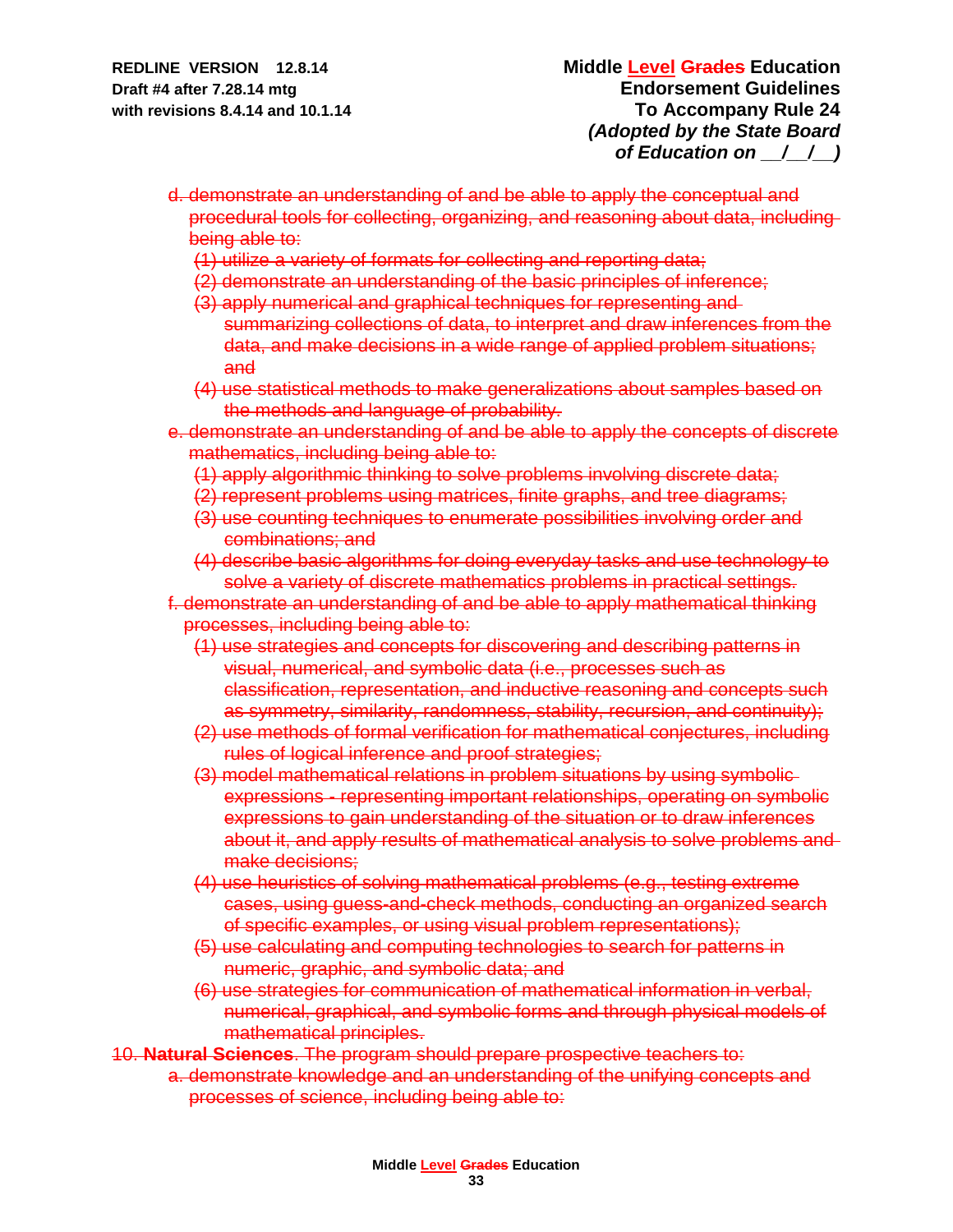## **REDLINE VERSION 12.8.14 Middle Level Grades Education Draft #4 after 7.28.14 mtg Endorsement Guidelines with revisions 8.4.14 and 10.1.14 To Accompany Rule 24** *(Adopted by the State Board of Education on \_\_/\_\_/\_\_)*

(1) analyze systems, order, and organization;

- (2) interpret and explain evidence and models;
- (3) evaluate change, constancy, and measurement, including being able to:
	- (a) select and use appropriate measurement units (both English and metric);
	- (b) quantify changes in systems; and
	- (c) investigate and describe changes in terms of scale, rate, and pattern;
- (4) analyze the relationship between form and function; and
- (5) change over a period of time.
- b. demonstrate knowledge and an understanding of science as inquiry, including being able to:
	- (1) design and conduct scientific investigations;

(2) evaluate methodological procedures; and

- (3) interpret and communicate investigation results in a scientific manner.
- c. demonstrate knowledge and an understanding of physical science, including:

(1) properties of matter;

- (2) physical and chemical changes in the properties of matter;
- (3) motion and force; and

(4) transfer of energy, including heat, light, chemical, sound, and electrical. d. demonstrate knowledge and an understanding of life science, including:

- (1) structure and function in living systems;
- (2) reproduction and heredity, including sexual and asexual reproduction,
- and the effect of genes on heredity and organism characteristics;
- (3) regulation and behavior, including;
	- (a) how organisms obtain and use resources, grow, reproduce, and maintain stable internal conditions while living in a constantly changing external environment;
	- (b) how behavior is a response to internal and external stimuli; and
	- (c) how an organism's behavior evolves through environmental adaptation.

(4) populations and ecosystems; and

(5) diversity and adaptations of organisms.

- e. demonstrate knowledge and an understanding of earth and space science, including:
	- (1) structure of the earth, and forces creating change in the earth's surface and atmosphere;
	- (2) earth's history; and
	- (3) the earth in the solar system, including:
		- (a) the relationships between the solar system, galaxies, and universe;
		- (b) the relationships between the motion of the earth and each of the following: day, year, seasons, eclipses, and phases of the moon;